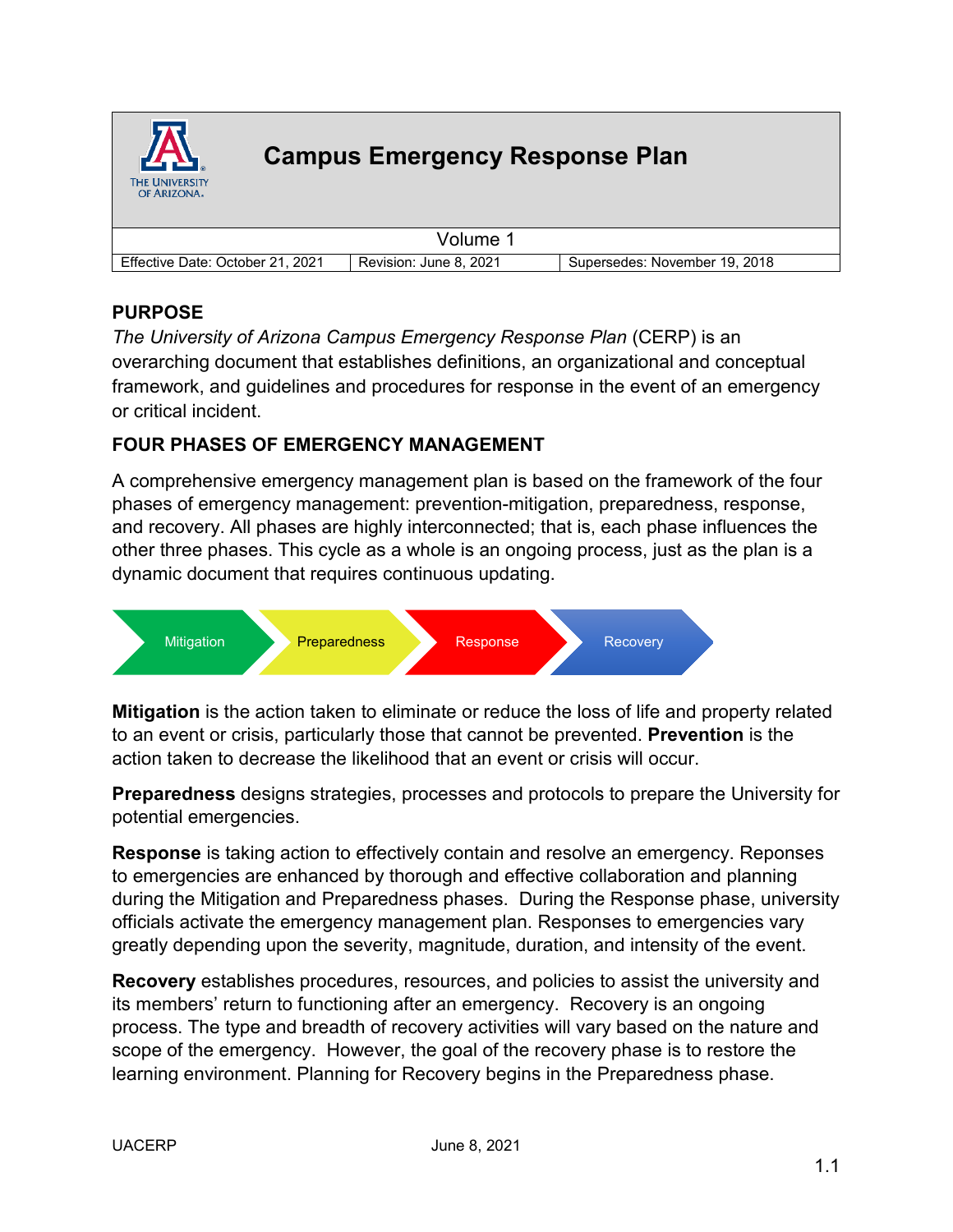To ensure that the University has a comprehensive plan, it is imperative that colleges, departments, and other units create their own emergency response plans for situations that may develop under their purview and that incorporate these guidelines and complement the overall university CERP. The UA Chief of Police serves as the UA Manager of Emergency Preparedness, and the plan is managed by Lane Spalla, Emergency Management Coordinator (Ispalla@email.arizona.edu), who is available to assist in specific plan development.

### **National Incident Management System (NIMS)**

The University of Arizona utilizes the National Incident Management System (NIMS) as the basis for all incident management at the University of Arizona. (See Volume 3.)

#### **Emergency Response Priorities of Efforts/Support**

The University's primary concerns when responding to any critical incident or event are:



*It is important to remember that all incidents begin locally. The University must be prepared to remain self-sufficient for at least 2 hours before state/federal assistance is available for a large or catastrophic incident.*

# **Life Safety**

The first priority will be for the first responders who are responding to the incident, followed by University members and visitors to the campus.

Depending on the incident, primary consideration will be given to the following areas:

- Occupied residence halls, buildings, and classrooms
- Public event venues
- Unoccupied buildings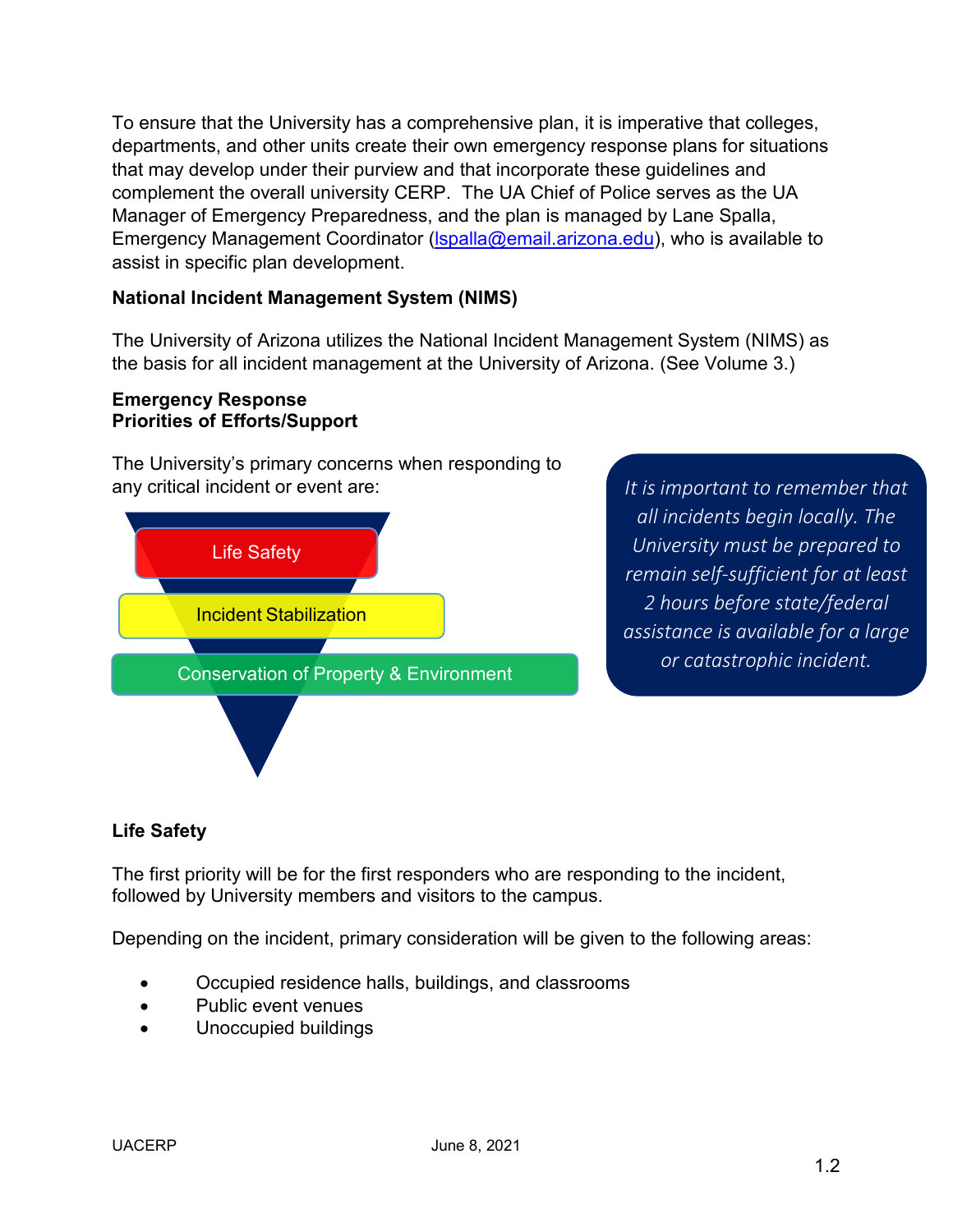### **Buildings Critical to Health and Safety**

These buildings include but are not limited to:

#### "Redacted for security purposes"

#### **SYSTEMS CRITICAL to UA & Emergency Response**

"Redacted for security purposes"

#### **UNIVERSITY LEADERSHIP SUCCESSION**

### **Succession/Line of Authority**

To ensure the continuity of operations for the University, in the absence of the President, a line of succession is in place and reviewed annually. The following University officers are designated to serve as the line of authority when the President is absent from the University and/or not available and action is necessary. The order succession is as follows:



# **TRAVEL OF SENIOR LEADERSHIP TEAM (SLT)**

To help ensure the continuity of business, the members of the Senior Leadership Team in the line of succession will not travel together at the same time on the same commercial/private carrier. At least one member of the SLT will travel separately or remain at the University.

The President, when feasible and traveling within the continental United States, will obtain a rental car to provide him or her with a method of transportation to return to Tucson in the event that commercial carriers are unable to operate.

When traveling internationally, SLT members should consider taking "clean" cellular telephones, computers and tablets for reasons of security.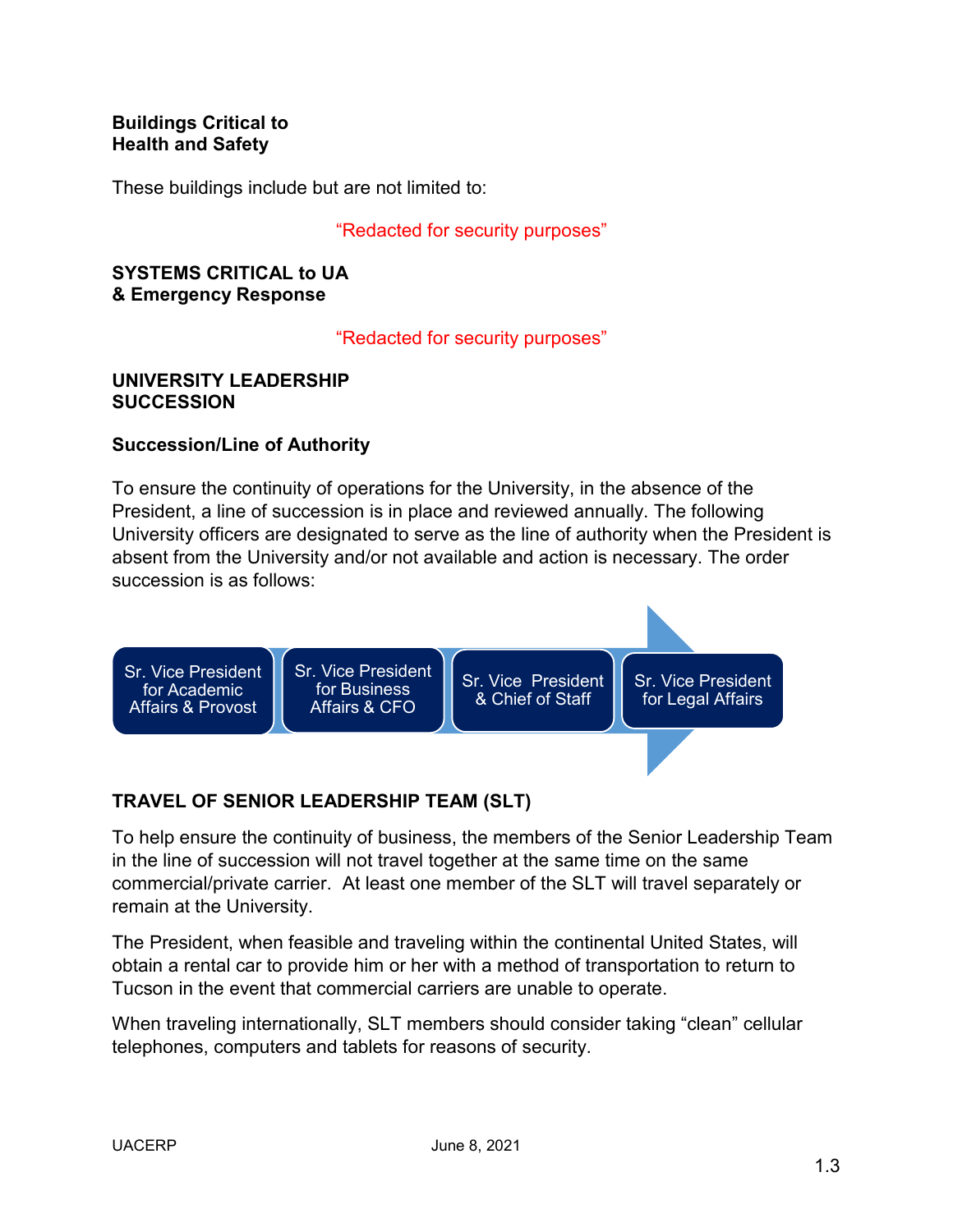### **Emergency Procurements Authorized Personnel**

The following University officers are authorized signatories to execute contracts and other written instruments on behalf of the University of Arizona and the Arizona Board of Regents that may be required to make emergency procurements in accordance with the University Procurement Code:

Senior Vice President, Business Affairs and Chief Financial Officer

Director, Procurement & Contracting Services

This designation may not be delegated without the prior written approval of the President of the University of Arizona. Furthermore, this designation shall continue until otherwise altered or revoked by the President.

### **TEMPORARY SUSPENSION of NORMAL VETTING PROCESS**

During a Level 1 or Level 2 situation as defined in this plan, the President of the University may temporarily suspend the normal University vetting process to ensure continuity of operations for up to six (6) months.

# **CIRT EXECUTIVE TEAM (CET)**

The CIRT Executive Team includes; Sr. Vice President and Provost, Sr. Vice President Business Affairs/CFO, Sr. Vice President & Secretary of the University, Sr. Vice President and General Counsel, Sr. Vice President for Research and Innovation, Sr. Vice President Marketing and Communications, Vice Provost and Dean of Students, and Chief of Police. The CET is responsible for providing general assessment of critical incidents/events and making recommendations to the President as to the University response and operations. In addition, the CET may recommend actions to manage and resolve the incident or to activate the CIRT Working Group and the Emergency Operations Center (EOC.)

# **CET - Duties & Responsibilities**

# **Strategic**

- Assesses incidents
- Serves as an advisory board for the President of the University of Arizona
- Makes recommendations to the President and senior leadership on major policy, strategic or resource decisions when the academic programs are interrupted or normal business cannot be conducted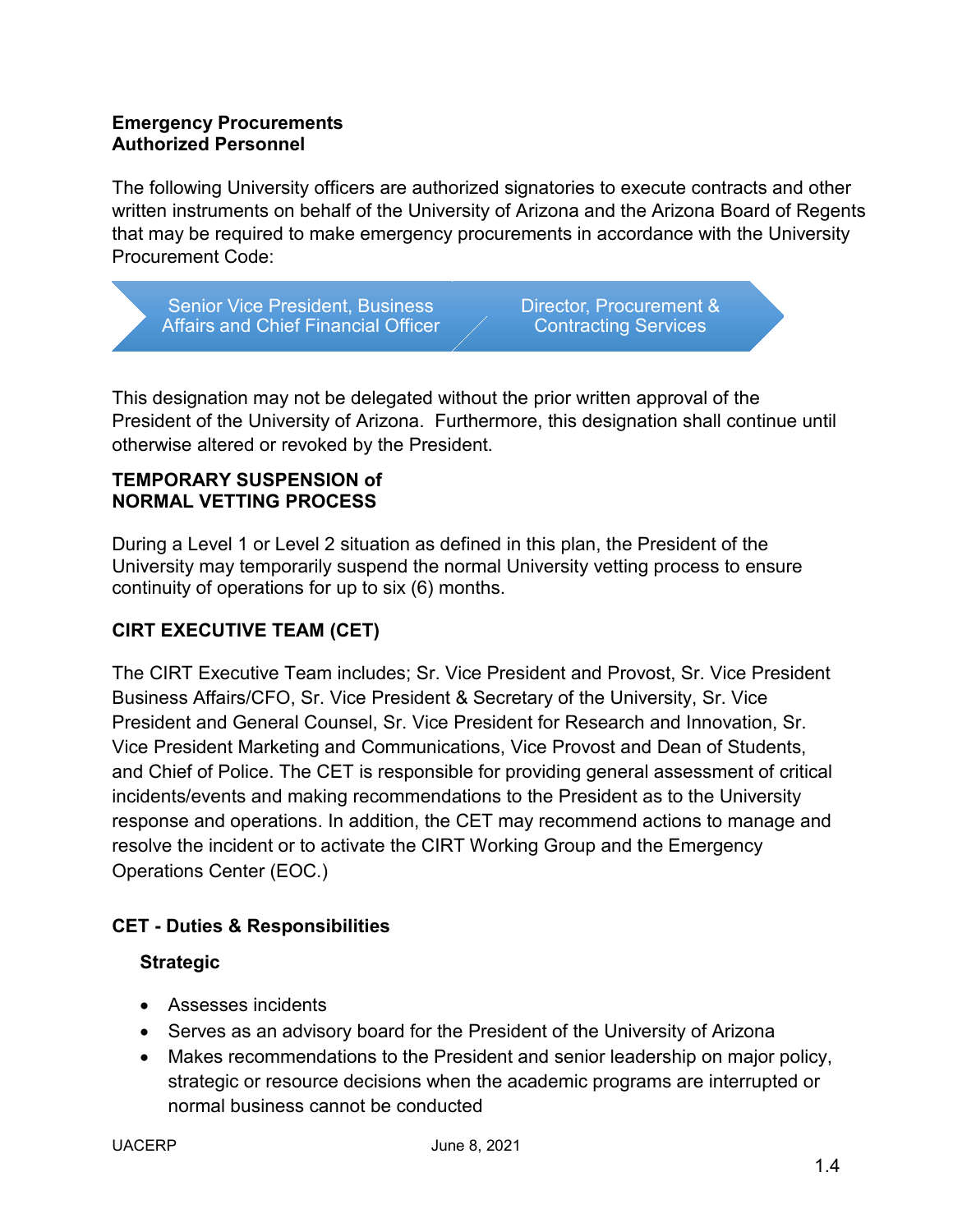- Provides leadership and motivation
- Ensures all key leaders know priorities and support efforts
- Provides the overall strategies for the university while the Incident Commander, and CIRT are addressing the tactical issues
- Ensures focus on top priorities: safety of students and employees to include food, shelter, medical and security
- Coordinates policy issues specific to the preparation, implementation and execution of the emergency plan
- Provides direction and vision for program recovery and post-event restoration

### **Resource Allocations and Expectations**

- Ensures adequate staff and resources to meet needs
- Empowers staff to implement response plans
- Provides final decisions where there is a competition for limited resources (if CIRT cannot resolve)
- Establishes disaster spending parameters
- Approves waiving standard policies to facilitate response and recovery (bid processes, paperwork requirements, Human Resources or benefits changes, etc.)
- Deals with work issues that are not covered in existing policies and practices
- Authorizes (as appropriate)
	- o Large expenditures with minimal red tape
	- o Atypical purchasing activity on goods and services
	- o Emergency projects exceeding current funding levels
	- o Contingency contract
	- o Redirects resources across conventional boundaries
- Manages the endowment when the disaster may have impacted that resource
- Authorizes contingency contracts
- Coordinates recovery objectives between academic units
- Manages the endowment when the disaster may have impacted that resource

### **Continuity of University Operations**

- Orders any suspension of operations
- Approves academic temporary closures, deadline extensions, etc.
- Recommends whether the University should alter hours to include
	- o Delayed start
	- o Modified start
	- o Cancel classes
	- o Complete closure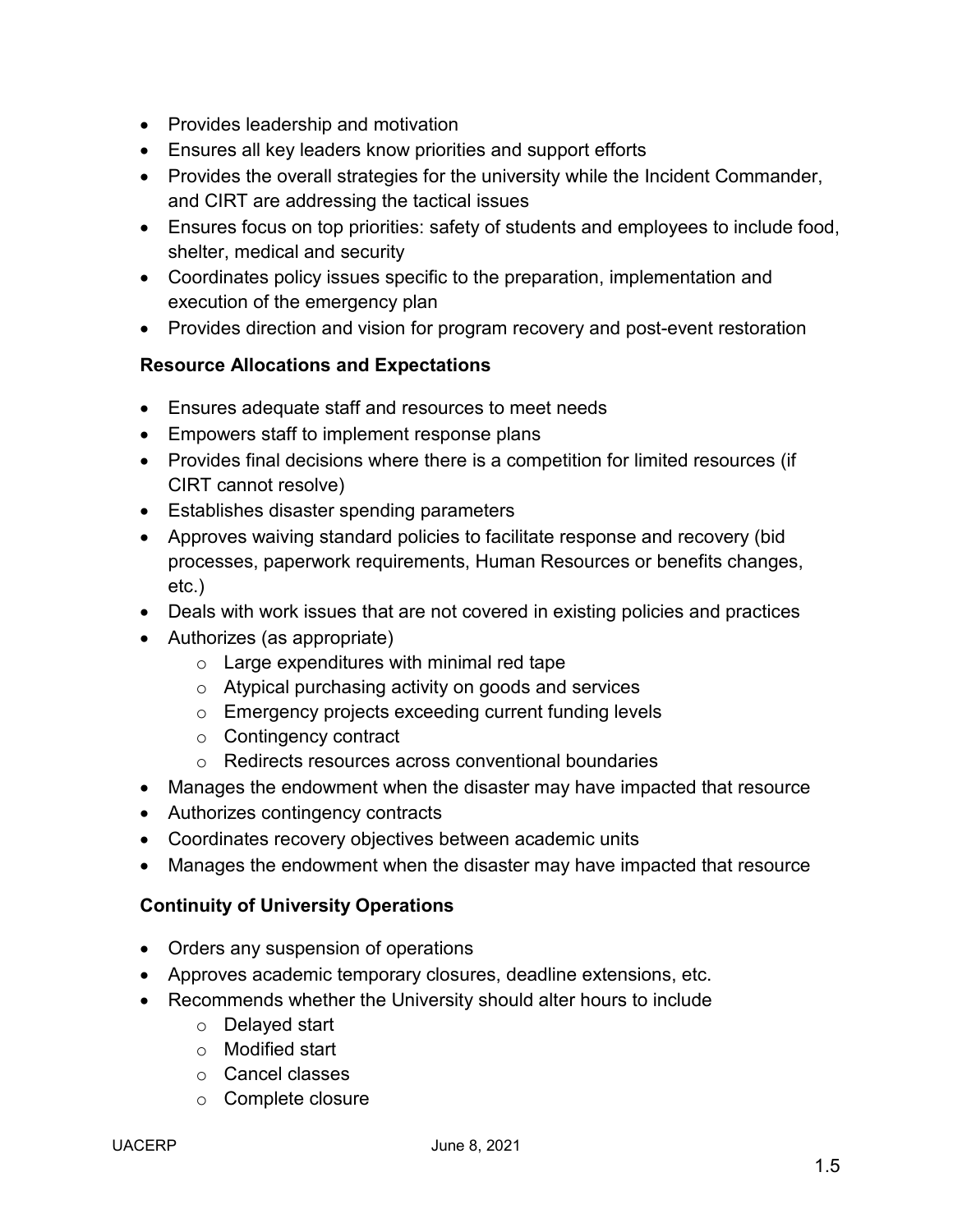- Recommends suspension or postponement of major college events
- Pursues means to seek operate as normally or resume as quickly as possible

### **Communications**

- Identifies a Public Information Officer for the Incident
- Notifies, informs, and updates key constituents and stakeholders
- Reassures constituents of efforts being made to protect them; solicits their cooperation and assistance
- Ensures applicable policy decisions are communicated to students, employees, and other affected individuals or entities
- Serves as primary interface with the academic units of the University
- Maintains regular dialog with the UA Emergency Operations Center (UAEOC) liaison to get updates and address issues
- Provides briefings and maintains dialog with the Arizona Board of Regents and other key constituencies
- Maintains ultimate authority over all public information releases

### **Incident Specific**

- Declares campus emergency and incident response level (Level 1 or 2)
- Determines over campus status and identifies needs/priorities
- Approves major changes during course of response
- Conducts post disaster briefing

### **Planning**

- Ensures organizational readiness through the development of readiness plans
- Authorizes overall campus response strategies and plans
- Supports planned training and outreach
- Supports and participates in exercises

### **INCIDENT COMMAND (IC)**

Every incident/event will have a designated Incident Commander (IC). *This is the one position in the Incident Command System (ICS) that is always filled.* Normally, the first

#### **Incident Commander**

Any individual who discovers the event, or has the most knowledge of the incident will assume the role of IC until relieved by a higher authority such as a first responder or a more qualified individual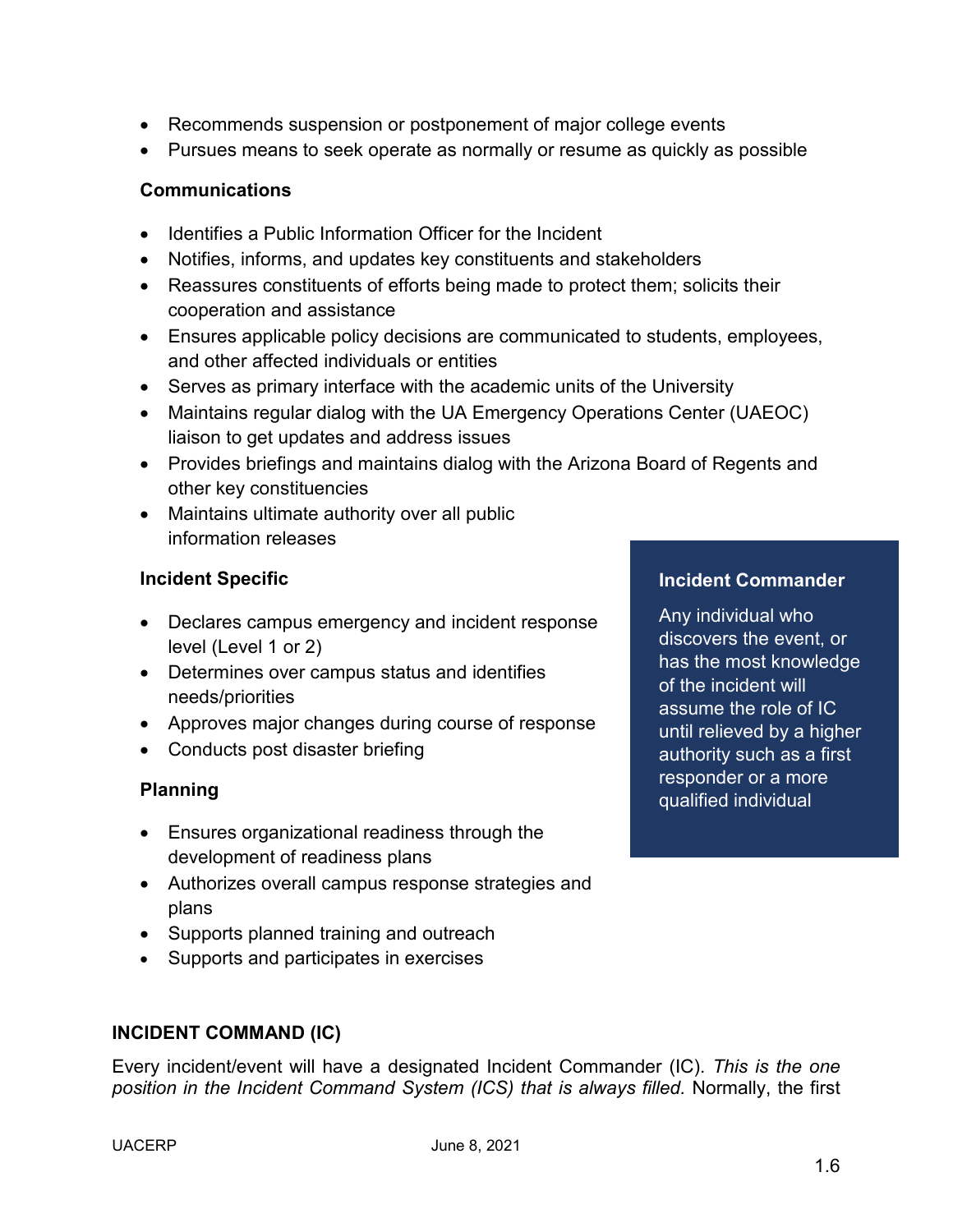responding supervisor to the scene will assume the role of IC and, if relieved, will be reassigned to another position if appropriate.

# **RESPONSIBILITIES**

The IC is charged with the overall management and coordination for all incident activities and is authorized to make necessary operational decisions and to commit resources to mitigate and control the critical incident. The duties and responsibilities include but are not limited to

- Ensuring clear authority and knowledge of policy
- Ensuring incident and responder safety
- Establish an Incident Command Post
- Obtaining a briefing from the prior Incident Commander and/or assessing the situation
- Establishing immediate priorities
- Determining incident objectives and strategy(ies) to be followed
- Developing the appropriate organizational structure, and continuing monitoring the operation and effectiveness of the organization
- Managing planning meetings as required
- Approving and implementing the Incident Action Plan (IAP)
- Coordinating activities of command and general staffs
- Approving requests for additional resources or the release of resources
- Approving the use of participants, volunteers, and auxiliary personnel
- Approving and releasing of resources
- Ordering the demobilization of the incident when appropriate
- Ensuring the after-action report is complete
- Authorizing information release to media and public

#### **Seven Critical Tasks** ® (BowMac)

The implementation of the *Seven Critical Tasks* will help the IC to organize and manage an incident.

*1. Establish Command & Communications*

*Command* - Take action to assume incident command and manage the incident until relieved by a higher authority or more experienced individual, or when transfer of command is needed/required.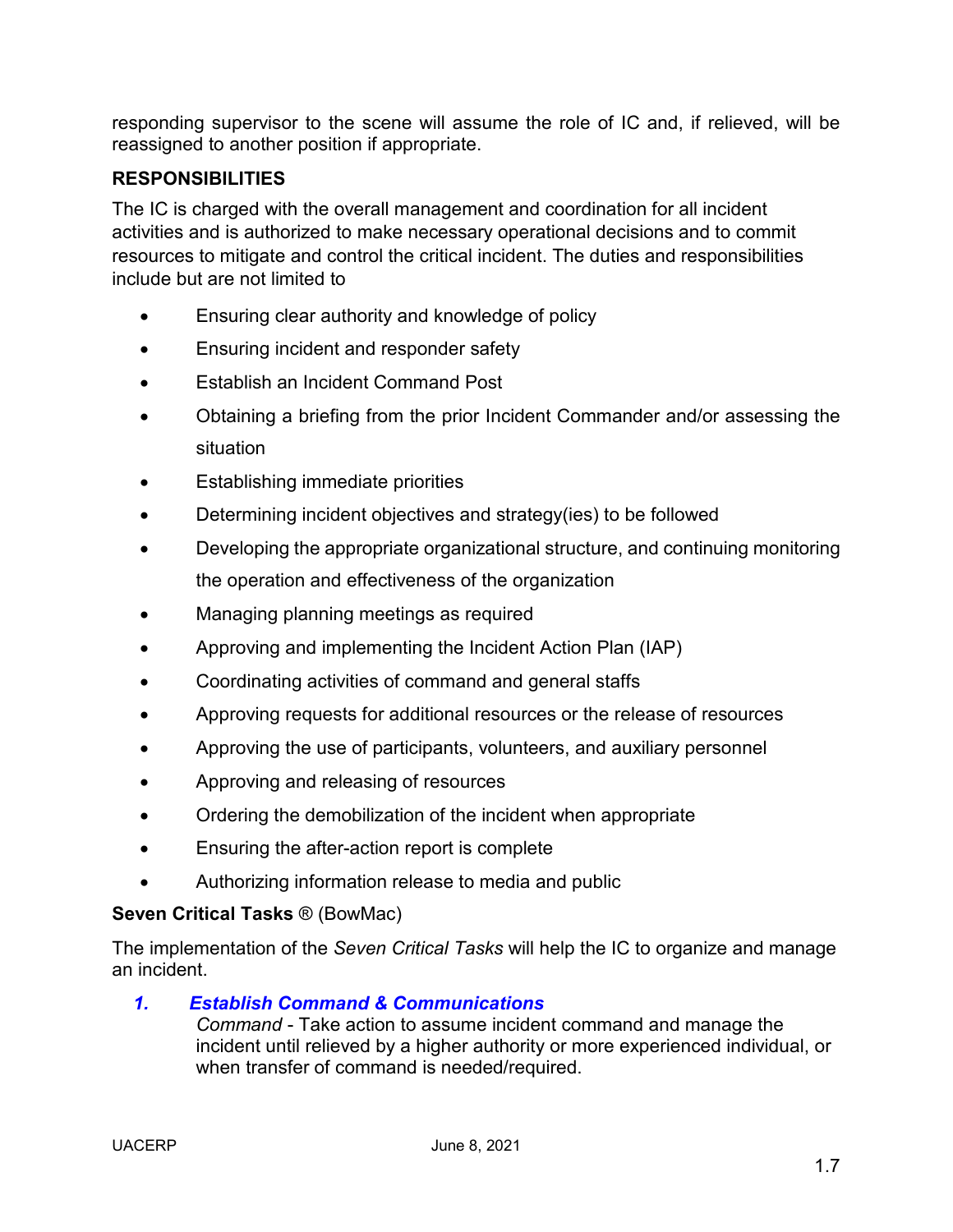*Communications* - Determine a radio frequency to use or a method of communication, such as cellular telephones, etc. (First responders will identify a communications frequency/plan.)

#### *2. Establish the "Hot Zone"*

The area that is secured to prevent entry or exit. No one should enter or leave this area. This is considered an unsafe area for first responders and others.

#### *3. Establish the Inner Perimeter*

This area is considered the working area for first responders. No public access is allowed in this area without permission of the Incident Commander.

#### *4. Establish the Outer Perimeter (traffic and pedestrain control)*

The area outside the inner perimeter where the general public may be without restriction. This usually involves pedestrian areas and traffic control points.

#### *5. Establish a Command Post* **(CP)**

The location where the Incident Commander is located, and where the onscene management occurs. The CP is usually located inside the inner perimeter in a location near the incident.

#### *6. Identify and Request Resources*

Resource management is vital in a critical incident. The IC should consider what resources are needed or will be needed and request/order them early to ensure they are available when needed. Resources can always be returned if the situation does not warrant them.

#### *7. Establish a Staging Area*

The location where all resources (personnel and equipment) report and standby for assignment. The Staging Area is located inside the inner perimeter away from the CP and is accessible for easy ingress and egress for equipment and personnel.

Example of Hot Zone, Inner Perimeter, and Outer Perimeter with a CP & Staging Area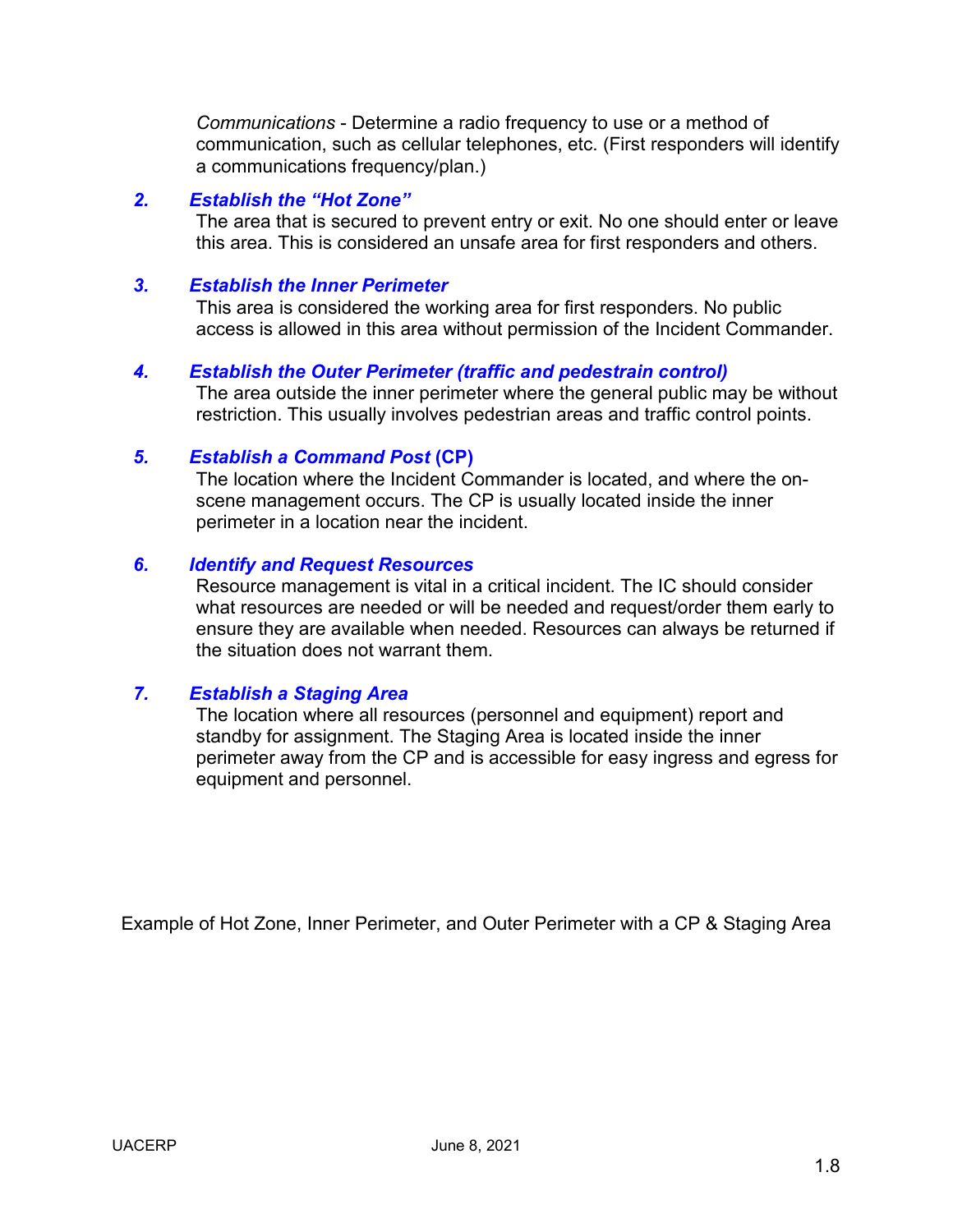

### **REQUEST FOR CIRT RESOURCES**

The IC may request resources as necessary to assist with the incident. Should it become necessary to utilize a large number of university resources, the IC will contact one of the CIRT co-chairs or the UA Police Chief/designee and request the assistance of the CIRT.

#### **Classification of Emergencies at the University of Arizona**

The University has developed a system for classifying critical incidents on a scale of 1 to 3 with "Level 1" being the most serious and "Level 3" the least serious.

### **LEVEL 1**

A catastrophic emergency event involving the entire campus and/or surrounding community.

The immediate resolution of the critical incident, which is usually multi-hazard, *is beyond the emergency response capabilities of campus and local resources* (e.g., bioterrorism, nuclear disaster, earthquake, or severe flooding, which would require state and federal assistance).

Extends into multiple operational periods and may continue for weeks or months.

### **LEVEL 2**

A major emergency that affects a *sizable* portion of the campus and/ outside community. Can extend into multiple operational periods.

The critical incident may be a single or multi-hazard situation and often *requires considerable coordination both within and outside the university*. Level 2 incidents may include imminent events on campus or in the general community that may develop into a major University crisis or a full disaster (e.g., active shooter, major fire, extensive technology failure, heating plant failure, extended power outage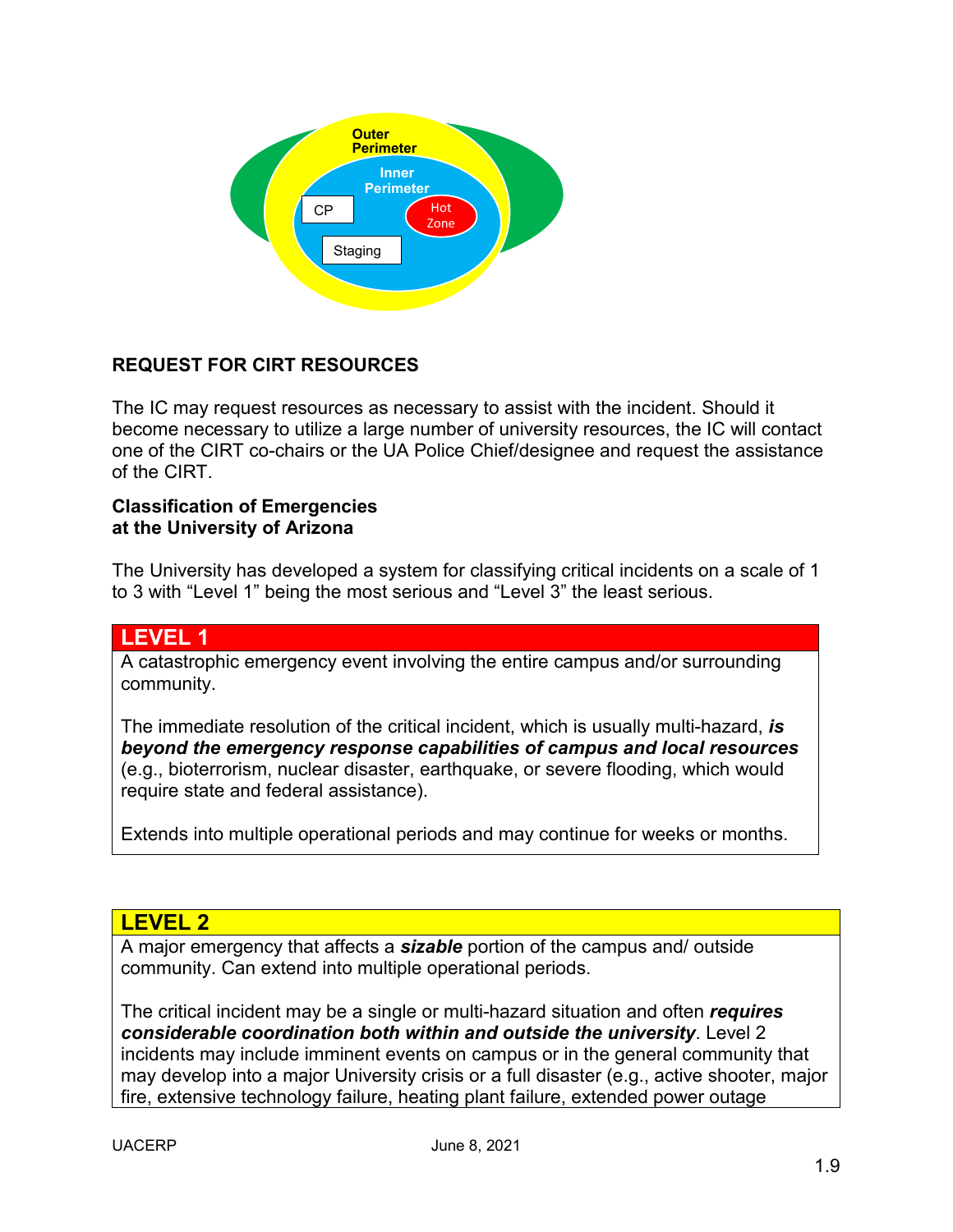(beyond four hours), severe storms, contagious disease outbreak, or domestic water contamination).

A Level 2 incident may extend to multiple operational periods.

### **LEVEL 3**

These incidents are usually "people focused" incidents that affect the institution, such as homicides, aggravated assault, assaults, building/office occupation, civil disobedience, hate crimes, or bomb threats. In these situations, specific departmental/incident plans may be implemented.

A Level 3 may extend to multiple operational periods.

### **DECLARATION of LEVEL 1 or 2 INCIDENT**

The CIRT Executive Team will declare a **Level 1 or 2** emergency.

### **Response to a Level 1 or 2 Emergency**

Emergency first responders will be immediately dispatched and support resources activated to respond to incident(s) and to begin taking appropriate emergency action.

The initial response to Level 1 and 2 incidents, in most instances, will come from operational units of the university, and as needed, will be supplemented by responding units from external agencies (e.g., the City of Tucson, Pima County, and state and/or federal governments) along with related points of contacts.

The Incident Commander (IC) is authorized to make necessary operational decisions and to commit resources to mitigate and control the critical incident. The UAPD may request help from other departments and outside agencies on an emergency basis, including asking that University employees be reassigned from less critical assignments to assist its officers.

In situations when a Level 1 or 2 incident is occurring, the Chief of Police/designee will be contacted and begin the notification process to the CET.

The CET will activate to assess University strategy and provide direction to the Incident Commander.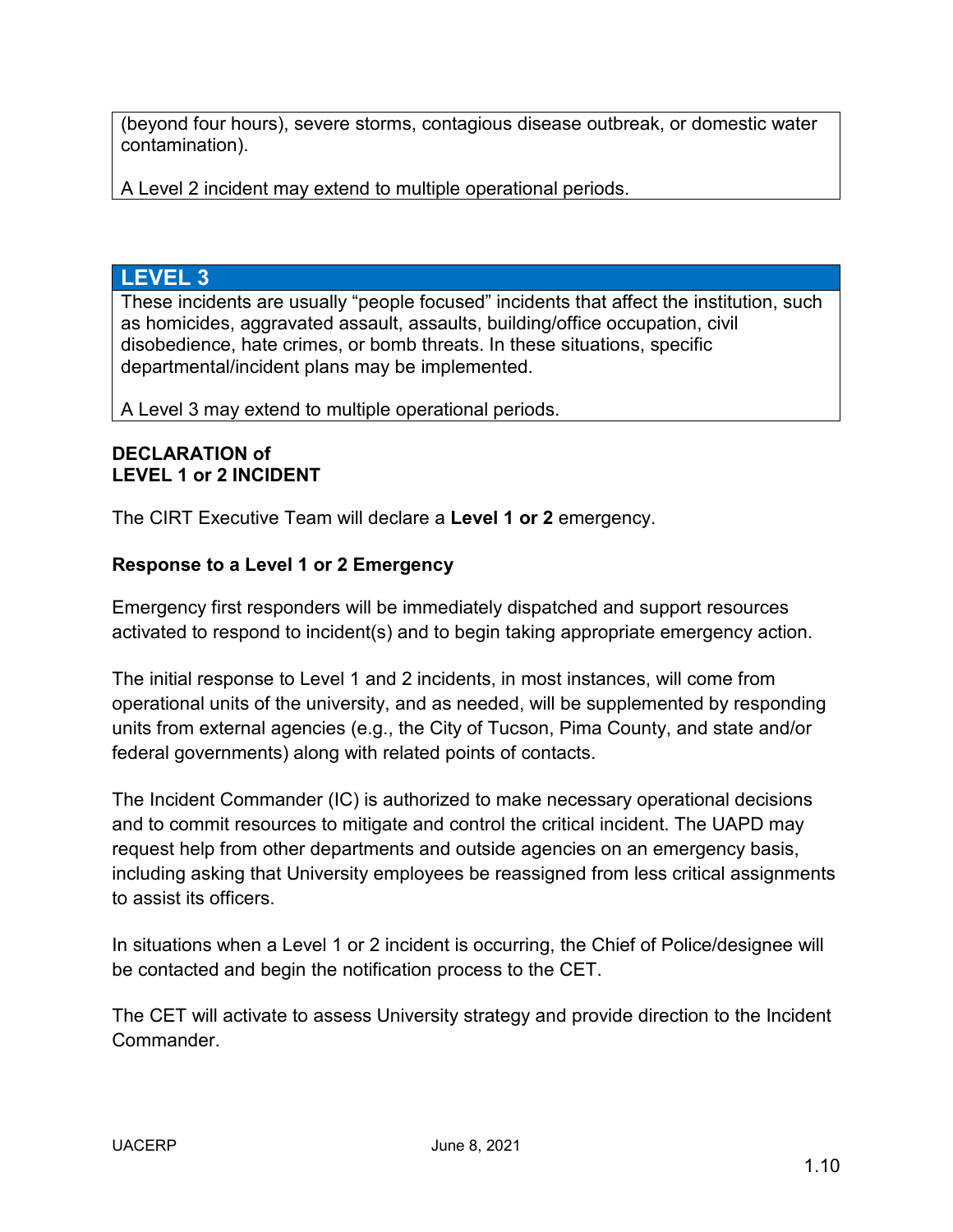All or part of the CIRT working group will be activated by one of the CIRT co-chairs to provide support and assistance to the IC and the CIRT Executive Team.

For Level 1 or 2 situations on campus, the IC will normally identify a Liaison Officer who is responsible for coordinating with other agencies and departments who are needed at the Command Post/EOC. The CIRT Chair will identify a Liaison to serve at the UAEOC.

### **Response to a Level 3 Emergency**

Some Level 3 emergencies can be handled by routine procedures. Level 3 situations vary in nature, scope, and severity. Although many Level 3 situations begin as minor, they have the potential to evolve into major incidents if not appropriately handled. The University could suffer significant personal and institutional consequences if a situation such as that were not dealt with appropriately. Many issues can become quite complex because of the varied institutional, student, and community responses that must be coordinated. Examples of situations that have the potential to rise to a magnitude that the University and its community will suffer include but are not limited to

- Homicide
- Crimes against individuals
- Terrorism
- Civil unrest, including building/office occupation
- Hate crimes
- Threats directed to the institution
- Cyber crimes
- Public Health situations

When appropriate, Level 3 emergencies are handled by established procedures and appropriate personnel. The crucial element in this process is the consultation with key individuals so they can evaluate all facets and potential ramifications of a Level 3 situation. When the scope of a Level 3 incident/event requires resources from a variety of areas of the University, the CIRT may be convened to provide assistance.

### **Emergency Operations Center (EOC)**

An **Emergency Operations Center** (**EOC**) is a central command and control facility responsible for carrying out the principles of emergency preparedness and emergency management. The EOC is responsible for strategic direction and operational decisions and does not normally directly control field assets, instead leaving tactical decisions to lower commands. The common functions of EOCs are to collect, gather, and analyze data; make decisions that protect life and property, maintain continuity of the organization within the scope of applicable laws; and disseminate those decisions to all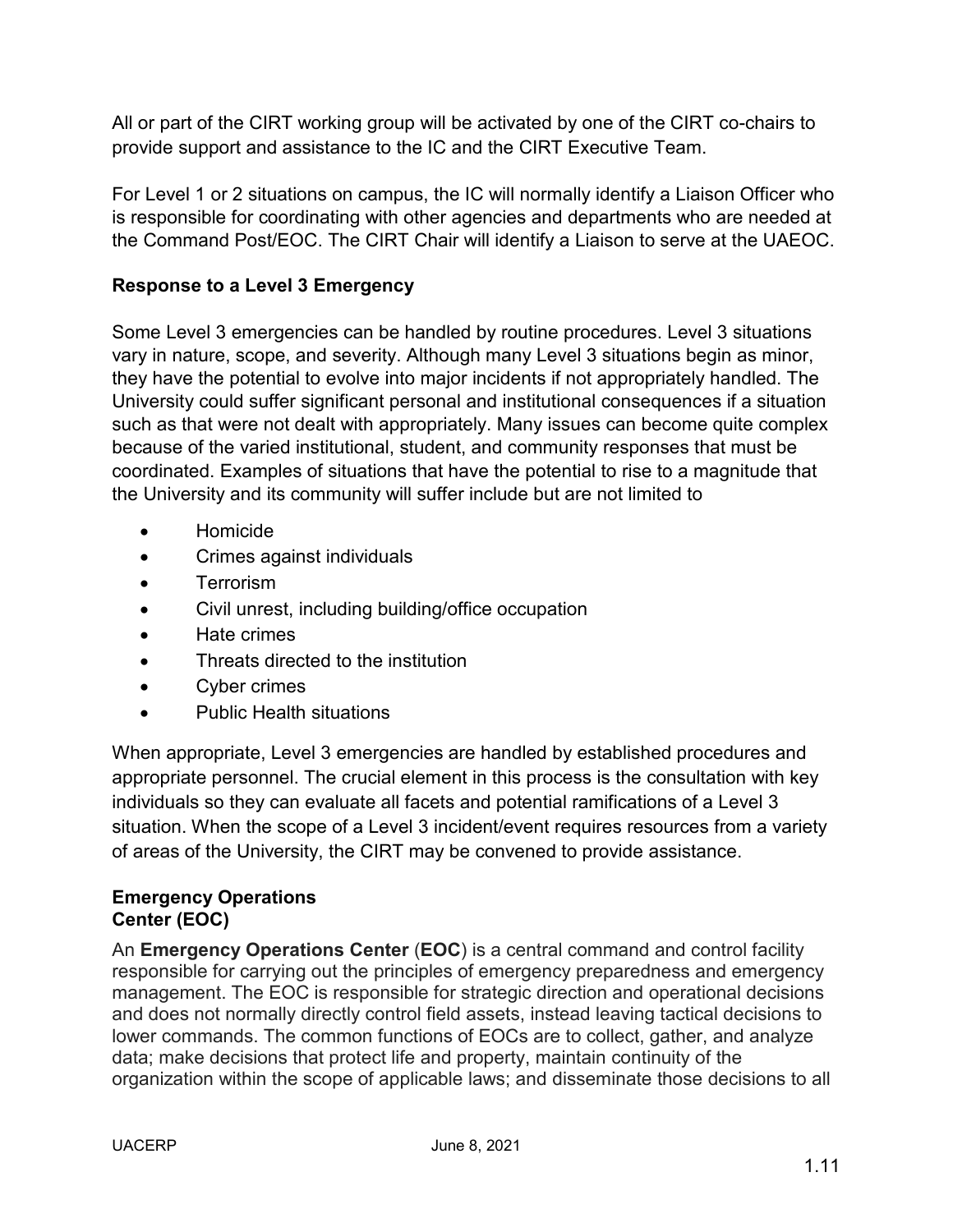concerned agencies and individuals. The EOC for the University will be identified as "UAEOC" to avoid confusion with any other standing EOC.

# "Redacted for security purposes"

### **Emergency Notification and Communications to the Campus Community**

The University has instituted multiple methods of making timely notifications to the University community, including UAlert, the text messaging system; the UA home page [\(www.arizona.edu\)](http://www.arizona.edu/) and CIRT webpage [\(www.cirt.arizona.edu\)](http://www.cirt.arizona.edu/), which feature changing and dynamic information; and the all-campus email system. Those methods enhance the University's ability to provide timely warning and notification of any emergency issues that the university community may face.

### **Purpose of Communications**

- To provide accurate and effective information to students, employees, and the public
- To ensure that official communications from the UA are uninterrupted, regardless of circumstances
- To provide guidance to UA units during emergencies or critical incidents

### **UAlert – Emergency Text Messaging Notification**

The UAlert text messaging system is a critical incident notification system offered to the University of Arizona community and others who wish to join.

#### **UAlert Emergency Notification Protocol**

Specific procedures are in place for the activation of the UAlert system. UAlert will be activated by an authorized individual when he/she has confirmed, either personally or through reliable sources, a significant emergency or dangerous situation involving an immediate threat to the health or safety of The university community. UAlert has also been set up for UA College of Applied Science and Technology, UA – Phoenix, and other off campus locations.

To ensure the integrity of the UAlert system, a limited number of individuals are authorized to access and send the UAlert messages.

UA Main Campus

UAPD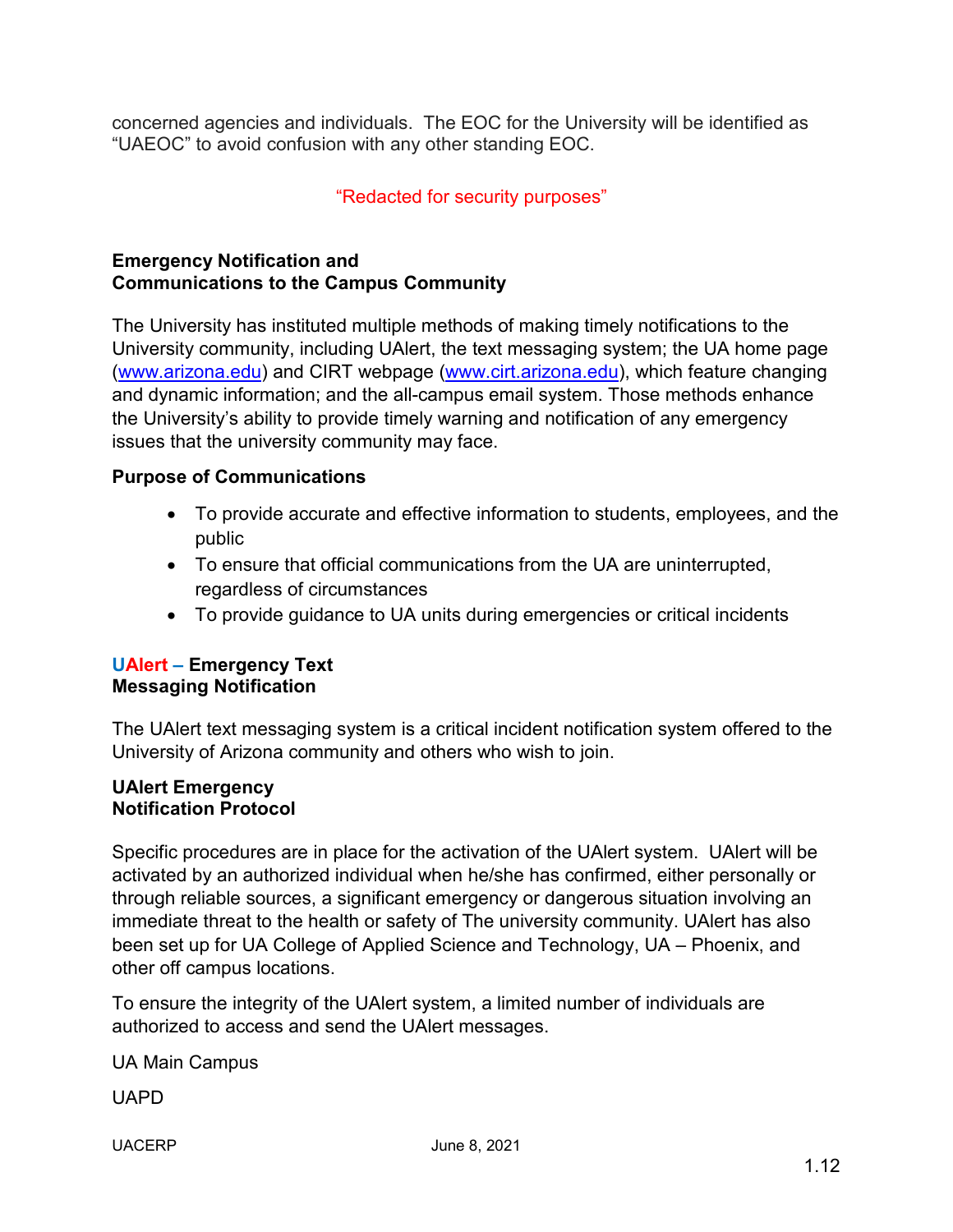- Chief of Police
- Deputy Chief
- Assistant Chief
- Lieutenant
- Dispatch Supervisor
- Coordinator of Emergency Preparedness

#### UA Communications

- Vice President for Communications
- Associate Vice President for Communications

### **UITS**

• Designated University Information Technology Services (UITS) personnel at the direction of the other authorized personnel

UA Phoenix and College of Applied Science and Technology

For incidents at either Phoenix Biomedical Campus, or UA South, the following personnel are authorized to issue a UAlert for their respective campus when there is a confirmed immediate threat to that campus:

College of Applied Science and Technology

- UAPD designated personnel
- Vice President UA Communications
- Associate Vice President UA Communications
- Coordinator for Emergency Management
- Dean of the College

Phoenix Biomedical Campus

- Executive Director, Campus Management and Operations
- Associate Vice President for Business Affairs (Phoenix)
- Associate Director for Human Resources (Phoenix)
- Senior Director for Marketing and Communications (Phoenix)
- UAPD designated personnel
- Vice President for Communications
- Associate Vice President for Communications

The University of Arizona will determine and employ communication methods appropriate to the situation to notify the affected University community immediately.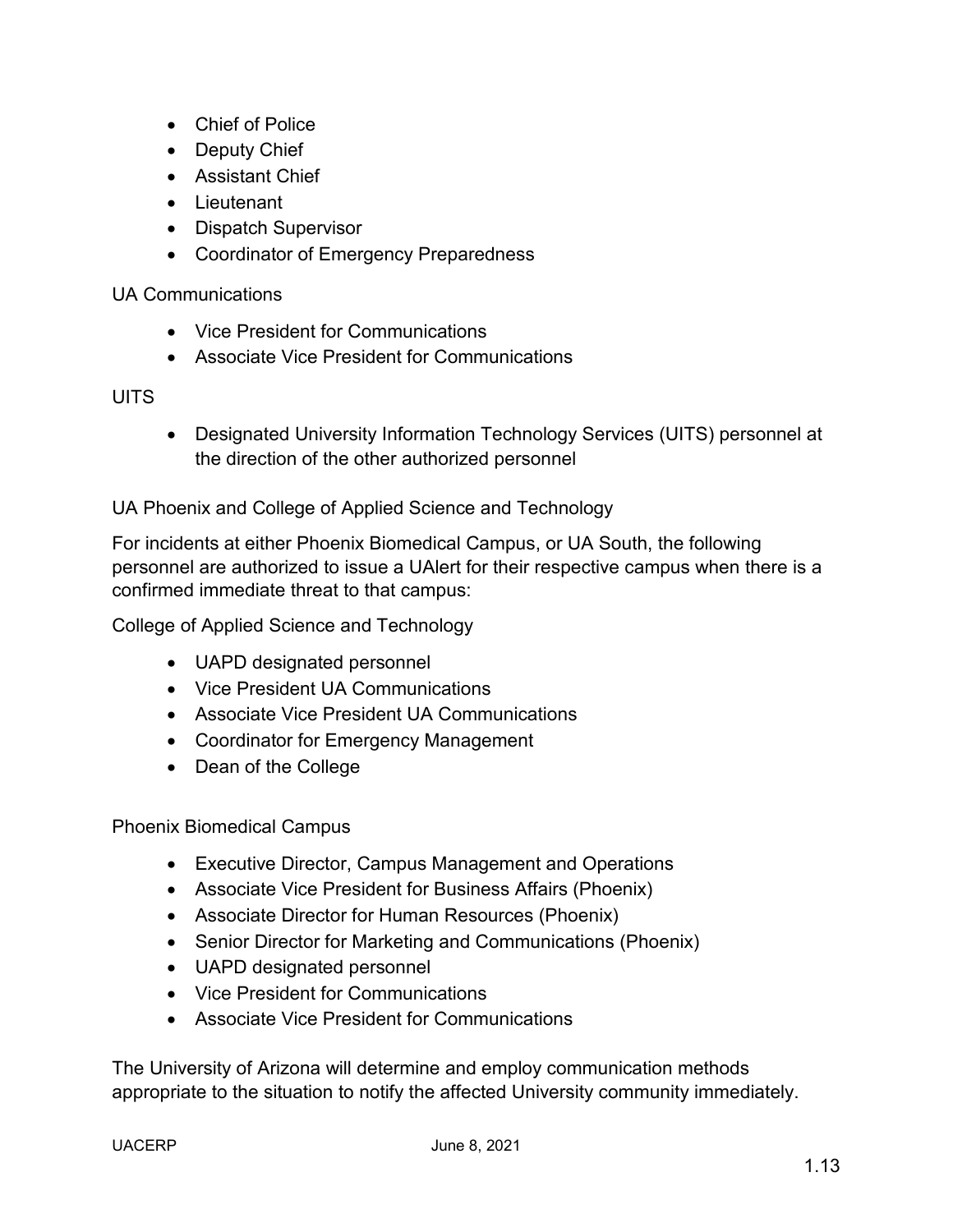Confirmation of significant emergencies will require direct investigation by appropriate University personnel. Taking into account the safety of the community, the University of Arizona will determine the content of notification and initiate the appropriate elements of the emergency notification system, unless the notification will, in the professional judgment of responsible authorities, compromise efforts to assist victims or to contain, respond to, or otherwise mitigate the emergency.

For all campus law enforcement issues, UAPD will be primarily responsible for confirming a significant emergency or dangerous public safety situation on campus through victim, witness, and/or officer observations.

Upon confirmation, the UAPD supervisor will contact a Lieutenant, Assistant Chief, Deputy Chief, or Chief of Police, who will have the primary responsibility to prepare and issue campus law enforcement emergency notifications.

For incidents affecting the UA–Phoenix campus, the Executive Director, Campus Management and Operations or the Assistant Vice President for Business Affairs, UA Phoenix, may activate UAlert for emergency and non-law enforcement emergency notifications for that campus.

For incident affecting the College of Applied Science and Technology, the Dean,UAPD, and other designated personnel, outlined above may initiate the alert.

For other emergencies (non-law enforcement), including but not limited to hazardous materials releases, utility failures, computer systems/telecommunications failures, and hazardous weather affecting the UA campus, other departments at the UA (including but not limited to Risk Management and Safety, Facilities Management, and University Information Technology Services) may also confirm a significant emergency.

Confirming departments will report the non-law enforcement emergency to the UAPD or Coordinator of Emergency Preparedness, who will have the primary responsibility to prepare and issue non-law enforcement emergency notifications.

### **Incidents for Activation**

Examples of incidents that may present an immediate or on-going threat to the UA community include but are not limited to

- In-progress serious or violent crimes
- Active shooter on campus
- Armed intruder
- Sexual assault, sexual abuse, and other sexually related offenses
- Robberies
- Aggravated assaults with serious injury or weapons
- Multiple reports of shots fired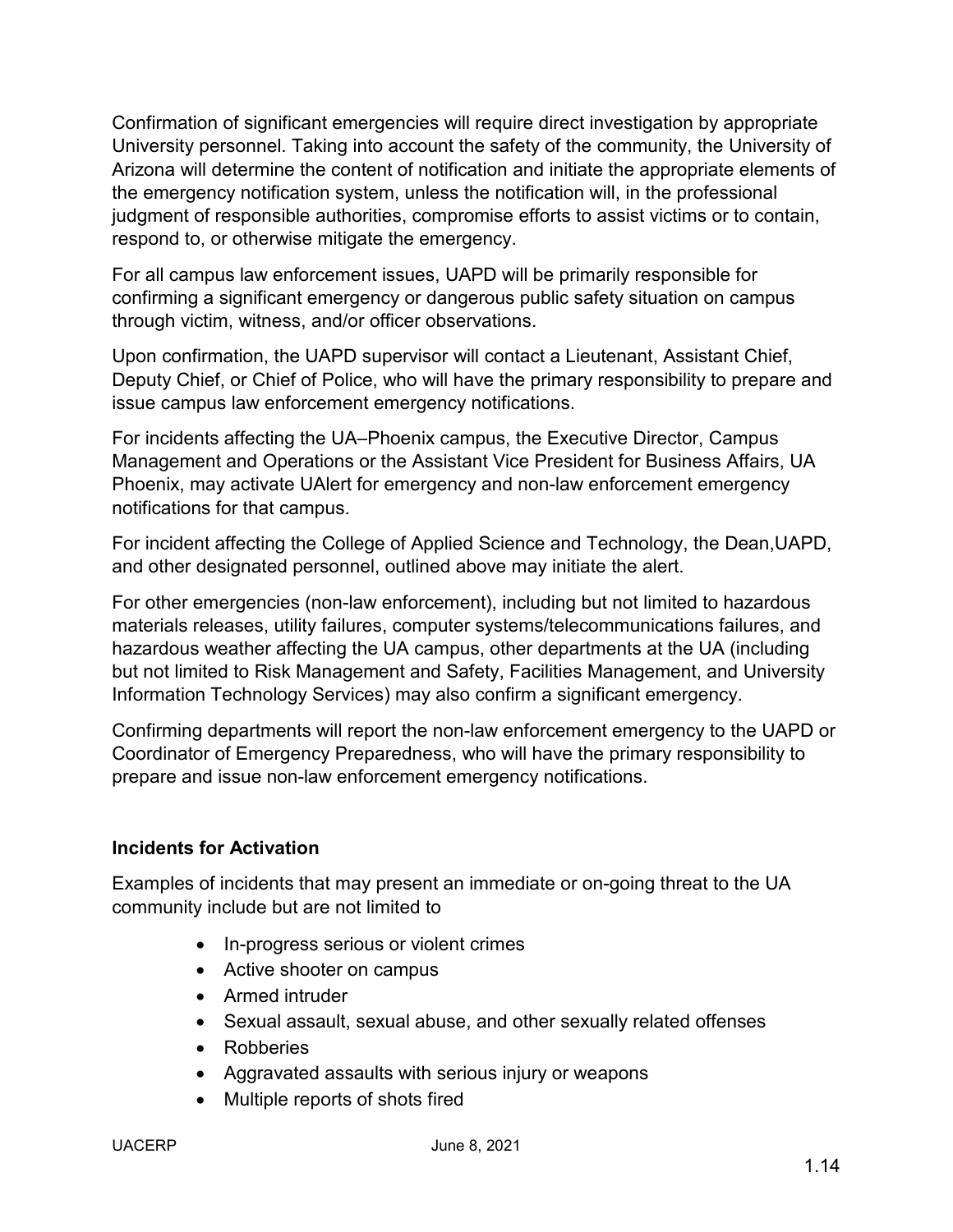- Hostage/barricade situation
- Riot/civil unrest
- Suspicious package with a confirmation of a device
- Fire/explosion, with serious impact to life/safety
- Homicide or suspicious death
- Structural damage to UA-owned or controlled facility
- Biological threat
- Significant flooding or extraordinary weather
- Gas leak
- Hazardous material spill (e.g., chemical, biological, radiological, nuclear)
- Illness outbreak

### **Other UAlert Uses**

UAlert may be used to make the campus community aware of other situations, after at least three (3) members of the *UAlert Assessment Team,* listed below, have conferred and made a collective decision to issue a precautionary UAlert. These alerts may not be issued as quickly, as listed above, due to the situation and the need to confirm information from an outside entity not associated with UA.

These situations may include incidents that do not include Clery reportable crimes or that occur outside of the Clery geographical area. Examples include but are not limited to

- Accidents
- Assaults
- Sexual assaults from another jurisdiction
- Civil disturbance/riot from another jurisdiction
- Robberies from another jurisdiction
- Shootings from another jurisdiction
- Power outages affecting the surrounding area
- Road closures
- Extraordinary weather

**UAlert Assessment Team** (consensus of at least three, one of whom is outside UAPD):

- Chief of Police
- Deputy Chief of Police
- Assistant Chief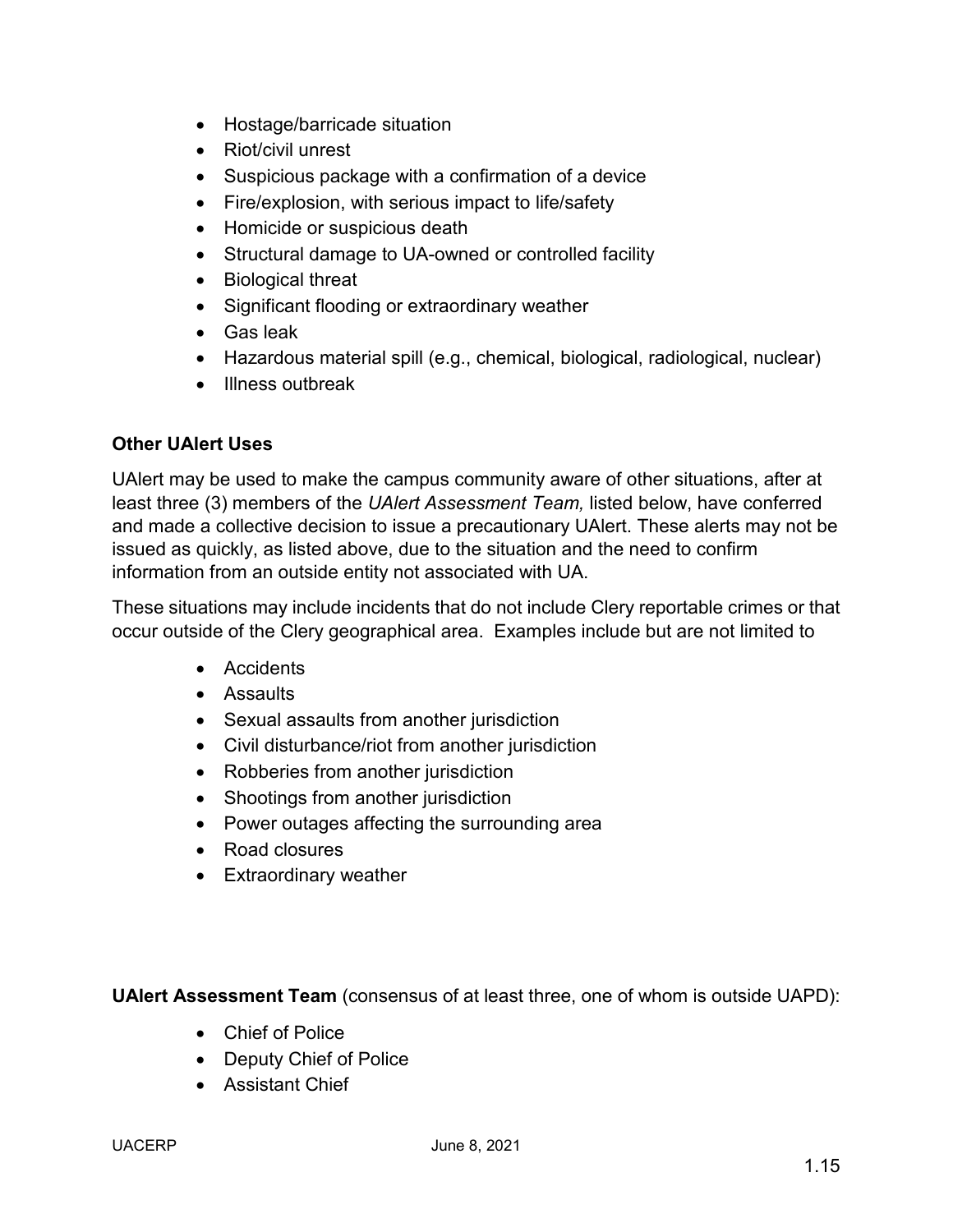- Lieutenant
- Senior Vice President for Business Affairs
- Senior Vice President Academic Affairs & Provost
- Vice Provost for Student Life and Dean of Students
- Vice President for Communications
- Associate Vice President for Communications

### **Authorized Personnel for Sending UAlert Messages**

### **Message Content**

The content of a text message must be short, concise, and understandable in no more than *160 characters,* including spaces and punctuation. If necessary, multiple messages may be sent to explain a situation. All reasonable efforts will be made to include information in a single message. An emergency message will include information that would enable members of the University community to take actions to protect themselves.

The following items will be included in the first UAlert message, if available:

- Type of incident
- Location
- Action to take (e.g., shelter in place, evaluate)
- Suspect description, if available

### **Follow-Up Messages**

UAlert will be used to provide updates about the incident and to give additional instructions. Those messages may be authorized in the manner described above, or from the CIRT, if activated, as part of the ongoing critical incident information process.

Each subsequent message for an incident will be identified in the reference line with an "Update" and number of the update.

Follow-up messages will include

- Reference line with an update number, such as "Update #2"
- Concise update, such as: "Armed subject still at large"
- What actions individuals should take
- When actions should be taken
- Any other pertinent information

### **Closure Message**

When the incident has been resolved and/or it is considered safe to resume operations, an "All Clear" message will be sent. The final message will include the wording "all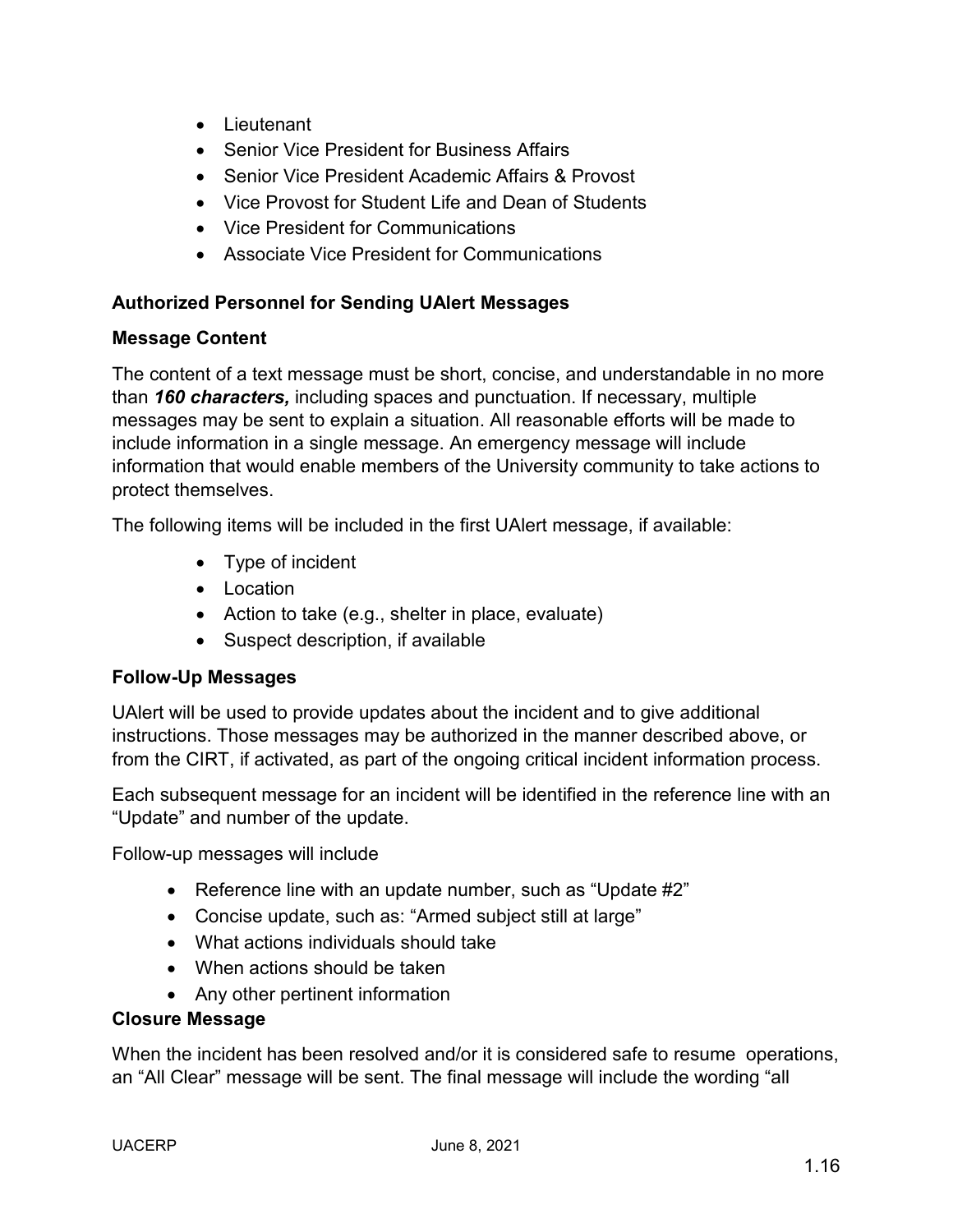clear." The **"all clear"** will indicate that the situation has been resolved and the University may return to normal operations.

### **Example of "All Clear" message:**

Re: "All Clear" Gas Leak @ Chem Bldg.

The Chemistry Bldg. has reopened for regular business. This is an all clear.

#### **Distribution of UAlert Message and Email**

Understanding that the alert may not pertain to all campus members, the University has elected campus-wide notification best serves the needs of the University community.

#### **Messages**

All UAlert messages from originated at the main campus will be sent to all campus members who have signed up for the text messaging service and to all UA email accounts regardless if someone has signed up for the text messaging.

#### **Testing of UAlert**

UAlert is reserved for emergency notification, so no mass testing of the system will take place. However, once each semester the system will be tested by sending a test message to CIRT members, if the system has not been activated in the past semester.

#### **CIRT Involvement**

During CIRT activation, the Vice President for Communications will serve as the University Public Information Officer and will coordinate communications with campus constituencies and external constituencies in concert with

- Incident Commander
- CIRT Chair(s)
- AHSC Public Affairs
- UAPD (if law enforcement or public safety issue)

#### **Responsibilities**

#### **Vice President for Communications**

- Serves as the point person for all media-relations activities
	- o Serves as information officer for CIRT
	- o Identifies other spokespersons based on expertise
	- o Develops a communication plan
	- o Develops message points for the President and other UA units
	- o Ensures that all official communications from the UA are clear and accurate and promote credibility
	- o Complies with legal requirements regarding release of information for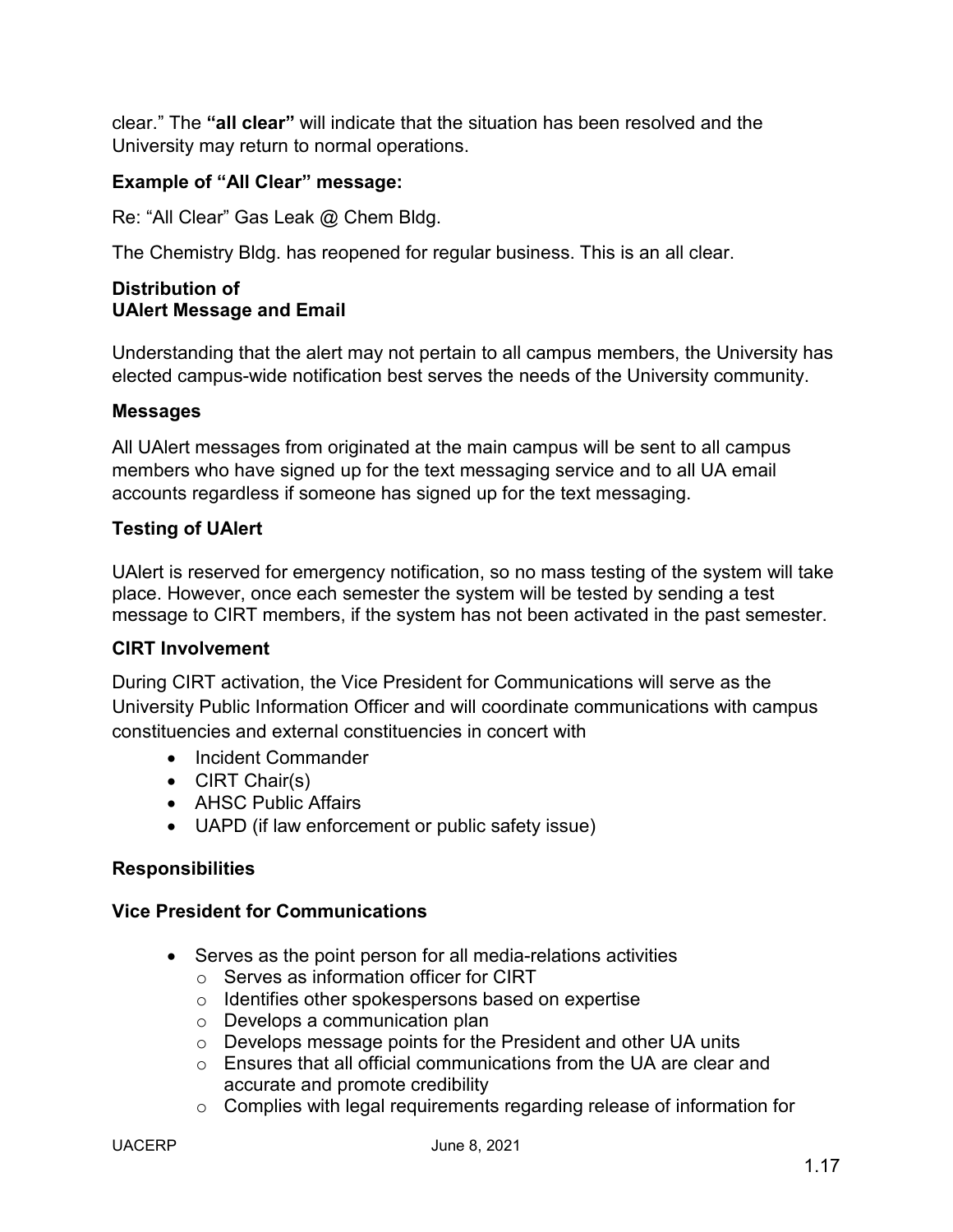- Students
- Employees
- General public and media
- Others associated with the UA
- Coordinates
	- o Release of public information
	- o Tasks of spokespersons
	- o Updating of UA and CIRT web pages: [www.arizona.edu](http://www.arizona.edu/) and [www.cert.arizona.edu](http://www.cert.arizona.edu/)
	- o Scheduling of all news conferences in conjunction with the IC
	- o Media staging area
	- o Distribution of news releases
	- o Media access to restricted sites
	- o Media amenities
- Confers with
	- o Office of University Communication
	- o Assistant AHSC Public Affairs
	- o UAPD
	- o Other potential UA spokespersons
- Directs internal and external communications
	- o Web
	- o Email
	- o UA operators
	- o Campus meetings
	- o Social media
- Establishes a Media Briefing Room to facilitate the needs (interview areas, electrical outlets, telephone lines, etc.) of media covering the incident.
- Media Parking and Accommodations **–** UA Communications and Parking and Transportation Services will assist with the identification of parking for the media. This area will be coordinated with the Incident Commander, UAPD, and the Office of University Communications.

Media areas should be capable of providing electrical hook-ups for media use

Media staging for long-term events should be prepared to accommodate:

- Satellite trucks
- Vans
- Passenger cars

#### **Credentialing Procedures**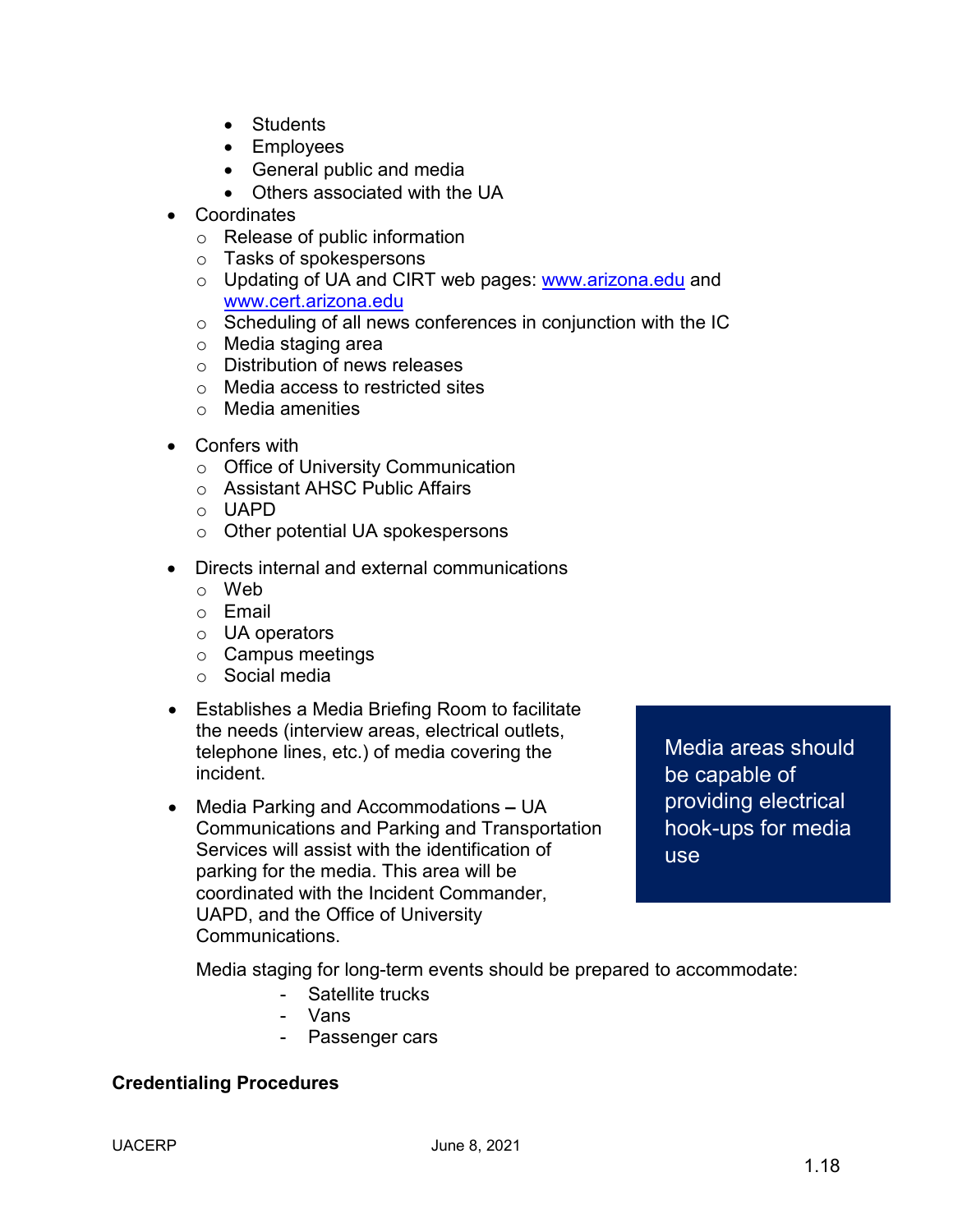The Office of University Communications will work with UAPD or the Cat Card Office to facilitate credentialing of media as necessary.

# **Release of Information Following Approval of the Incident Commander**

| <b>Vice President</b><br>for | <b>Senior Vice</b><br><b>President and</b> | <b>Vice President</b><br>for Human | <b>Vice Provost &amp;</b><br><b>Dean of Students</b> |
|------------------------------|--------------------------------------------|------------------------------------|------------------------------------------------------|
| <b>Communications</b>        | <b>Chief of Staff</b>                      | <b>Resources</b>                   |                                                      |
| Coordinates                  | Coordinates                                | Coordinates                        | Coordinates                                          |
| internal and                 | release of                                 | release of                         | release of                                           |
| external distribution        | information to the                         | information to UA                  | information to                                       |
| with the PIO and             | President, Arizona                         | employees and                      | students and the                                     |
| media distribution           | Board of Regents,                          | volunteers                         | <b>Parents and Family</b>                            |
| through the PIO              | and Cabinet                                |                                    | Association                                          |
| and/or Joint                 |                                            |                                    |                                                      |
| <b>Information Center</b>    |                                            |                                    |                                                      |

# **UNIT LOG**

All communications documents will be maintained and include

- Institutional statements
- News releases/statements
- E-mail messages to the campus community
- Press clippings
- Website postings
- Fliers

### **Other Notification Methods**

In addition to UAlert, the University has in place additional methods of communication with the University community. The ability to utilize those options is dependent on whether electricity is available and the infrastructure has been compromised.

- Telephones
- Cellular phones
- Media: Radio, Television and Print
- Tucson Emergency Alert System: (Provided criteria is met for activation)
- UA email, webpages and Telecomm: UITS places a message on all campus telephones with voicemail capabilities.
- Two-way radios: UAPD, Parking and Transportation Services, Facilities Management and Athletics
- Public address systems: UAPD police vehicles
- Social media sites: Facebook, Twitter, Instagram, others
- Staffed Information Stations: Established in strategic locations across campus
- Joint Information Center (JIC)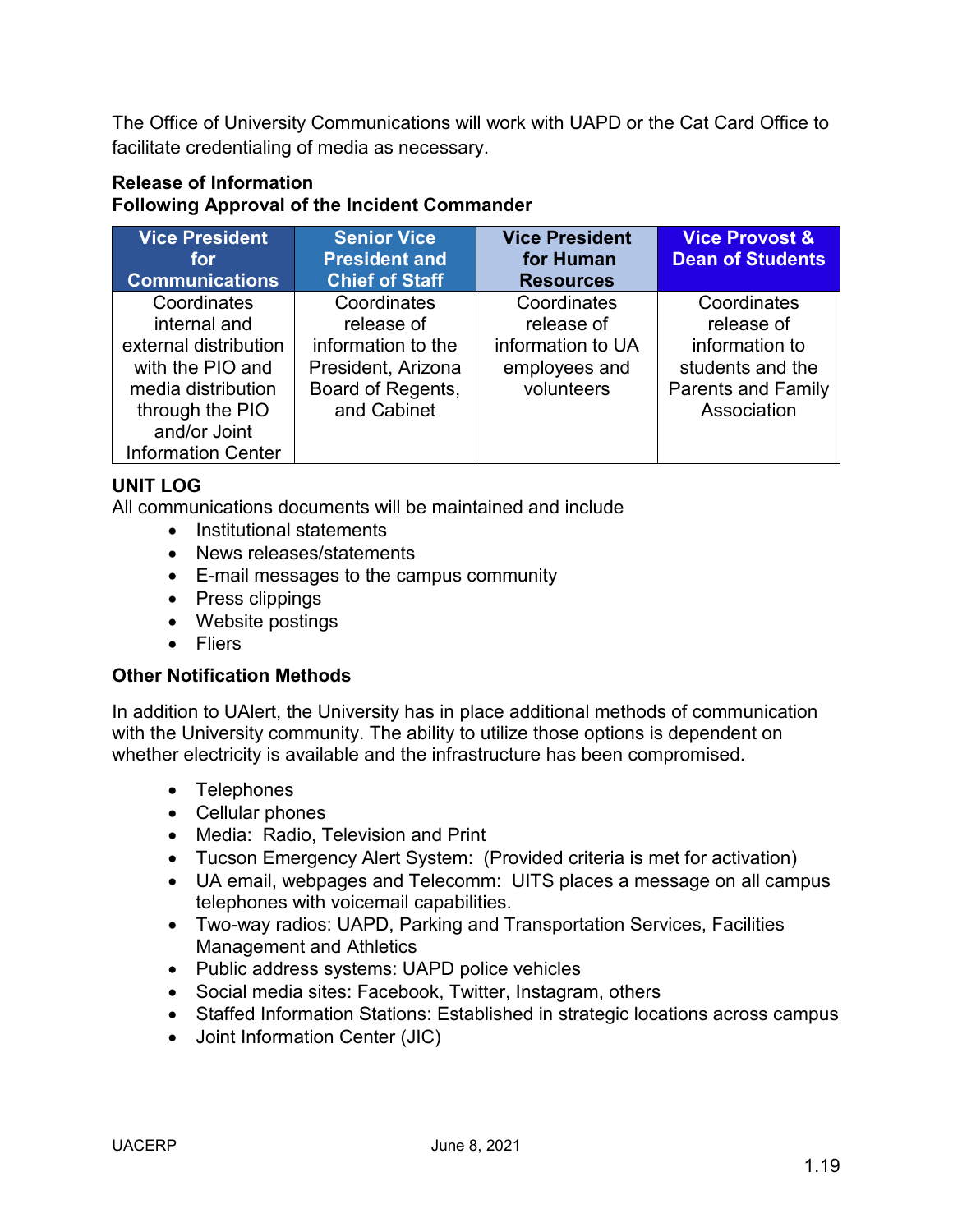### **Emergency Telephone Banks – Toll Free**

To assist with emergency communication during certain critical events, the CIRT may activate an emergency bank of telephones to allow the general public to call and speak with someone personally to obtain information.

### "Redacted for security purposes"

### **Establishing a Joint Information Center (JIC) Or Joint Information System (JIS)**

**Joint Information Center (JIC)**

*Traditional cell phone connectivity can become interrupted due to high volume use in a small geographic area; however, text messaging is normally not affected during these high-use times.*

A JIC will be established when there are multiple entities managing the response. This may include public safety organizations, agencies, private entities, and nongovernmental organizations. A JIC is the physical location where public information staff involved in incident management activities can gather to perform critical emergency management information, crisis communications, and public affairs functions. It is the central point of contact for all news media. Public information officials from all participating agencies should be co-located at the JIC.

### **Joint Information System (JIS)**

The JIS integrates incident information and public affairs into a cohesive organization designed to provide consistent, coordinated, accurate, accessible, timely, and complete information during crisis or incident operations. The mission of the JIS is to provide a structure and system for developing and delivering coordinated interagency messages; develop, recommend, and execute public information plans and strategies on behalf of the Incident Commander (IC); advise the IC concerning public affairs issues that could affect a response effort; and control rumors and inaccurate information that could undermine public confidence in the emergency response effort.

### **CITICAL INCIDENT RESPONSE TEAM – (CIRT)** *ORGANIZATIONAL STRUCTURE*

The CIRT is a group of key University personnel who will assemble to help provide assistance to the Incident Commander, upon request, and will help coordinate a University-wide response to a critical incident or event. The CIRT will be activated to support the Incident Commander as necessary to assist with coordination of a critical incident or event.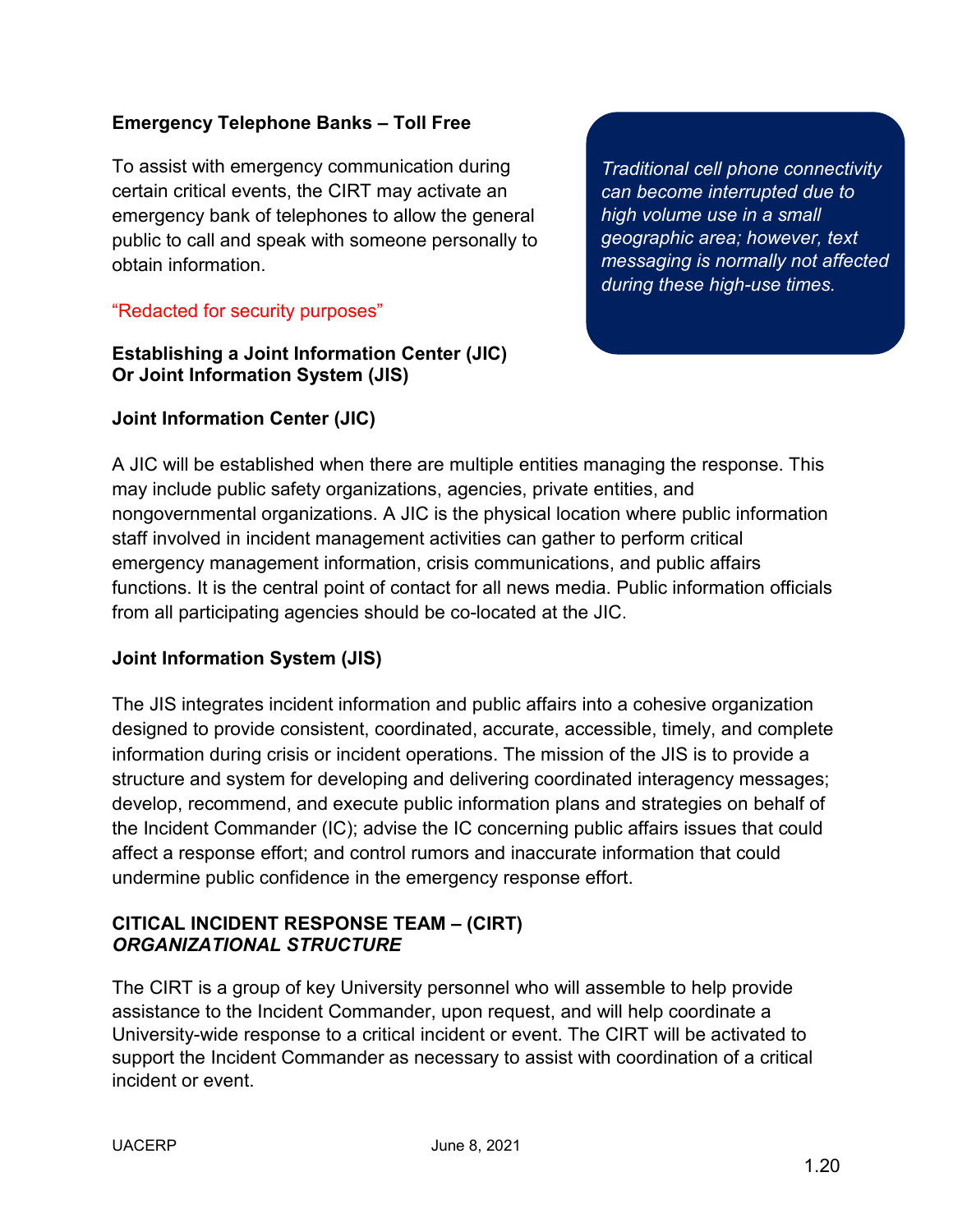The CIRT is organized and operates in accordance with the Incident Command System (ICS) and National Incident Management System structure.



### **CIRT Leadership**

The CIRT is co-chaired by the Chief of Police and the Vice Provost for Student Life and Dean of Students, unless otherwise designated by the President.

### **ACTIVATION of the CIRT**

The President, Acting President, either of the CIRT Chairs, or the CIRT Executive Team may activate the CIRT.

### **CIRT Leadership Succession**

In absence of the CIRT Chairs, the succession and activation authority is:

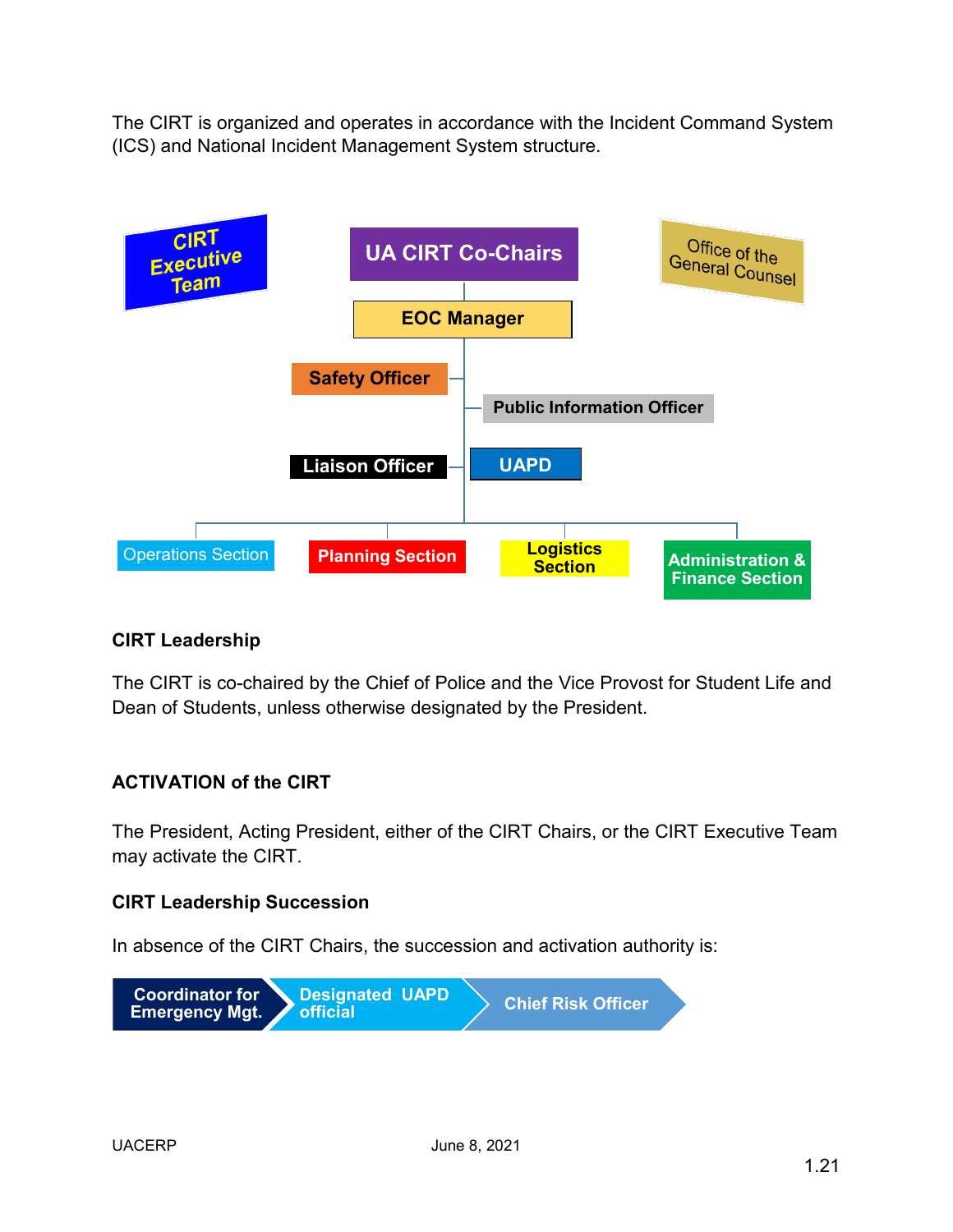#### **CIRT Membership – Core**

The following University areas are represented on the CIRT:

#### *Business Affairs*

Planning Human Resources Facilities Management Parking and Transportation Budget Office Procurement and Contracting Risk Management Services UA Police and Coordinator of Emergency Management Life and Work Connections

#### *Campus Life*

Dean of Students Family/Parent Association **Housing** Disability Resources Campus Health Counseling and Psych Services Student Unions

*University Communications*

*General Counsel*

*Athletics*

*Research and Innovation* Research Laboratory Safety Services

#### *Academic Affairs/Provost*

Faculty Affairs Academic Affairs Finance *Office of Global Initiatives* Director, International Student Services Associate Director, Global Resiliency

Office of the Secretary **UITS** 

*Subject Management Expert (SME)*

The following individuals are considered to be a SME and may be called upon to assist with a CIRT activation.

Member, Appointed Personnel President, ASUA President, GPSC Member, Classified Staff Council Sr. Director, Planning SVPHS Executive Director, UA Phoenix

Director, UA Tech Park Dean, College of Applied Science & Technology Chair of the Faculty Dean, Public Health **Pharmacy** International Partnerships-Global Initiative

#### **CIRT PRIORITIES**

The priorities of CIRT are the same as the University's, and include "the return to normal operations."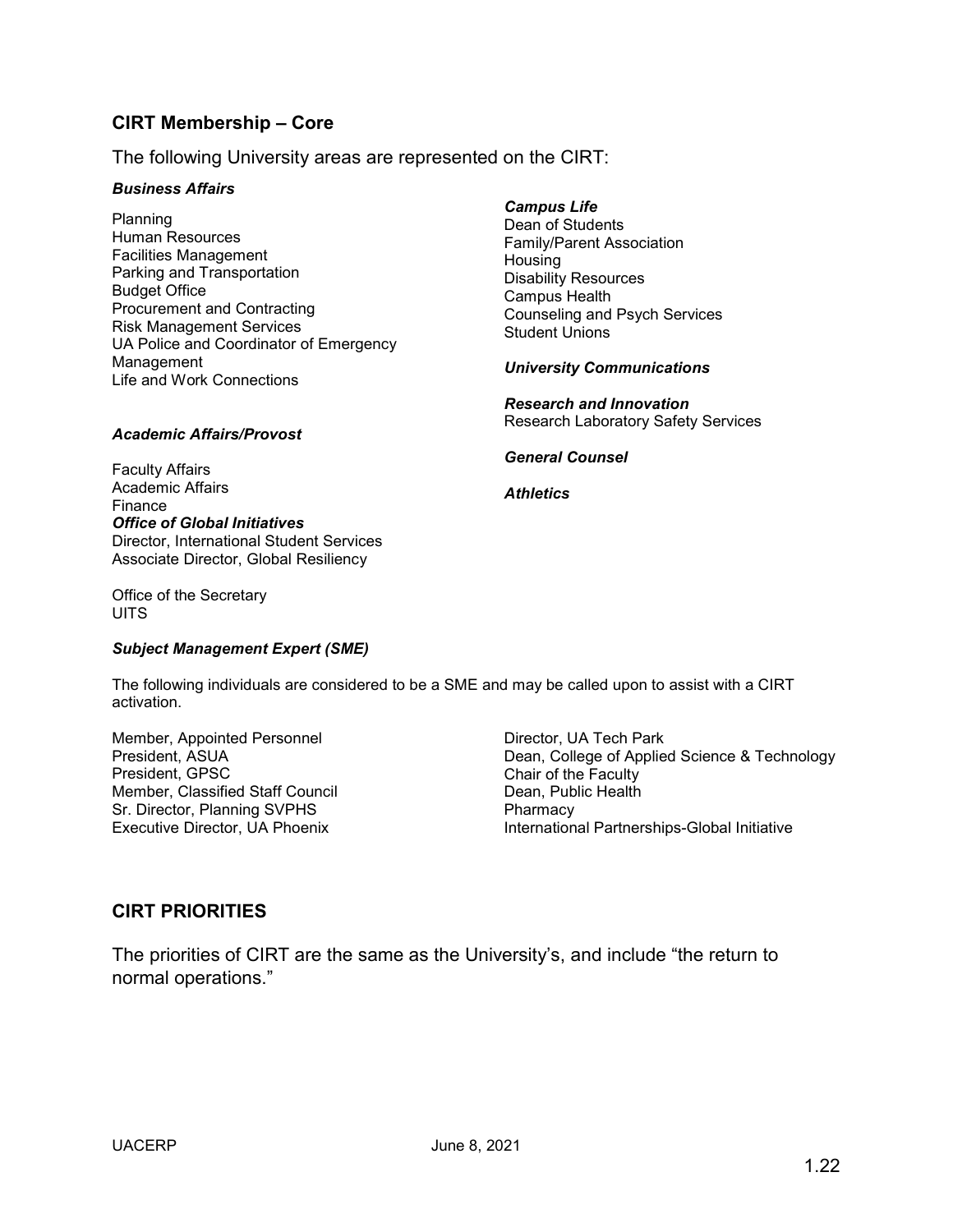

# **CIRT FINANCIAL POLICY**

### **Funding for Response Expenditures**

Actions undertaken, requested, or mandated by the CIRT will be funded in accordance with existing University financial practices. The policy outlined below only applies to prudent and appropriate activities undertaken in the course of planning for or responding to an emergency situation, such as a pandemic flu response.

Applicants for expenditure support, when possible, shall receive authorization from the CIRT Operations & Planning Sections, with concurrence from the Administrative/Finance Section, prior to incurring those expenditures. Requests should be submitted in writing and include a detailed budget. Units should consider the following prior to submitting a request:

- 1. Items proposed for purchase should be for extraordinary events, which require a directed response by the CIRT, or CIRT authorized body.
- 2. The purchase price for items should represent a significant impact to the budget of the unit and not something readily absorbed through unitoperational funds. Requests should not include costs normally incurred during the course of business activities of the unit.
- 3. Items should be used during the event and in accordance with the approved funding request. If possible, leftover items should be returned to the manufacturer and funds returned to the CIRT.

The Administrative/Finance Section will determine the funding source for approved expenditures.

#### **Training and Exercises**

Annually, the CIRT/sub groups and/or UAPD will conduct an emergency training exercise to test portions of the CERP to include, readiness, response and evacuation. Exercises may be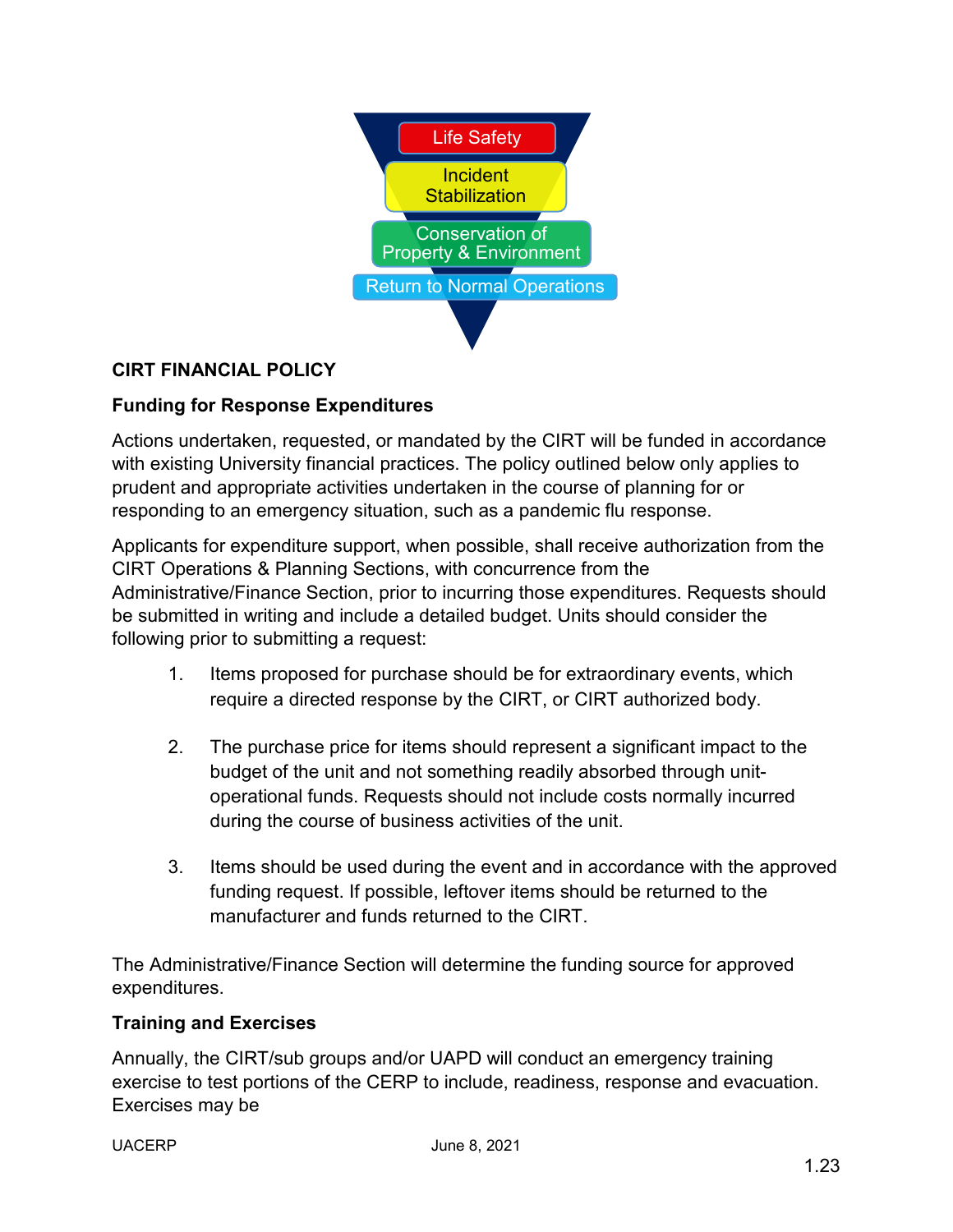- Full-scale exercise
- Functional exercises
- Drills
- Tabletop exercises

Publicity for the emergency response exercise may be limited prior to the exercise to help ensure safety, security, and integrity of the exercise. When practical, the exercise will be announced in advance to CIRT members, UA senior leadership, the UA community via UA Communications, and/or to a specific group that is affected by the exercise.

Prior to an exercise, affected groups will be notified of specific procedures and actions to take in the event of an actual emergency.

Following the exercise and after-action report will be completed containing the following information:

- Description of the exercise
- Date and time the exercise was held
- If the exercise was announced or unannounced
- Lessons learned

The after-action reports will be held by the Coordinator of Emergency Preparedness.

### **CONTINUITY OF OPERATIONS PLANS (COOP)**

A Continuity of Operations Plan (COOP) is part of the overall "Four Phases of Emergency Management" cycle, which includes



The COOP is an effort within individual executive businesses, departments, units, and colleges to ensure that that "Primary Mission Essential Functions" continue to be performed during a wide range of emergencies, including localized acts of nature, accidents, and technological or attack-related emergencies. A COOP will assist a coordinated effort within the University to ensure that "Essential Functions" continue to be performed during a major campus emergency or event.

A COOP serves as the cornerstone for any event threatening a major disruption to the daily operations of the institution, making it useful as an "All Hazards Plan."

### **Goal of Continuity**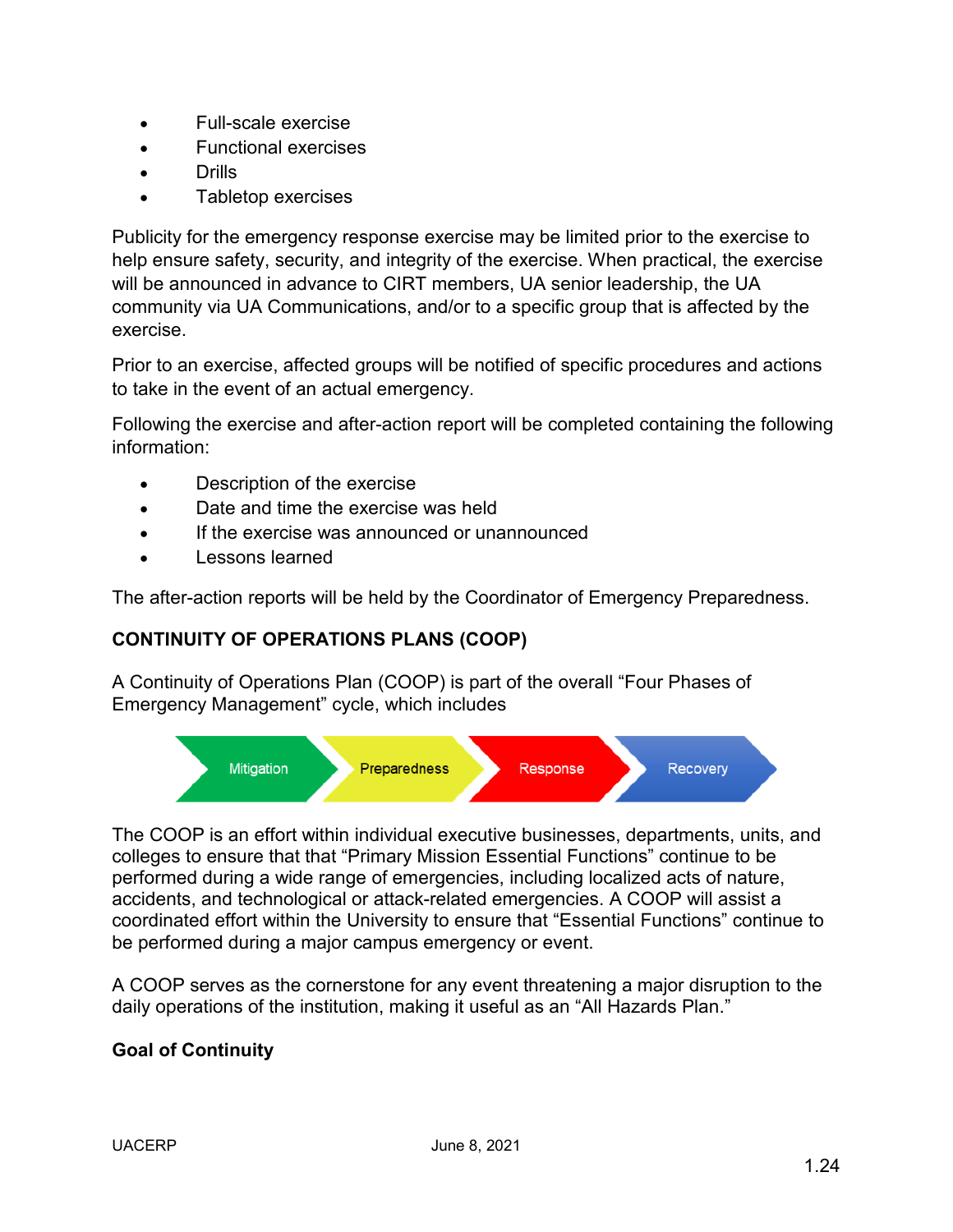The ultimate goal of continuity is the continuation of essential functions. In order to achieve that goal, organizations must identify their essential functions and ensure that those functions can be continued throughout, or rapidly resumed after, a disruption of normal activities.

### **Conditions for COOP Activation**

The COOP can be activated in response to a wide-range of events or situations, from a fire in the building to a natural disaster to the threat or occurrence of an attack-related event.

For critical events having a profound impact on the daily operation of the University, CIRT and/or the University of Arizona President may activate the COOP. In such cases the University's Emergency Communication Plan will be activated to provide communication and direction to the university community.

#### **Departmental/College COOP**

To be better prepared, all UA departments and units are required to develop and maintain a COOP. This plan will describe how each department and/or unit will operate during a critical incident and then recover from and be fully functional following a critical incident affecting the University. The template used by the University is generic in nature to ensure that basic critical information is documented. The template may be expanded as necessary to meet the individual departmental/unit needs.

The COOP should be updated on an annual basis and submitted to the Emergency Management Coordinator. All completed COOPs will be maintained on a secure server, to be accessed if necessary during critical incidents.

The template for the COOP, including instructions and assistance contact information, can be accessed online at: <https://cirt.arizona.edu/node/96>

### **University Employees Duties & Responsibilities in Emergency Situations**

As a result of an emergency or critical incident on campus, University employees may be asked to work outside of their normal job descriptions for a period of time to assist with resolving the emergency and returning the campus to normal business operations as quickly as possible.

#### **Roles**

During a critical incident it may be necessary to request faculty and staff to assume temporary roles outside the normal scope of their duties, taking into consideration their abilities to carry out those temporary roles. It is understood that if any department does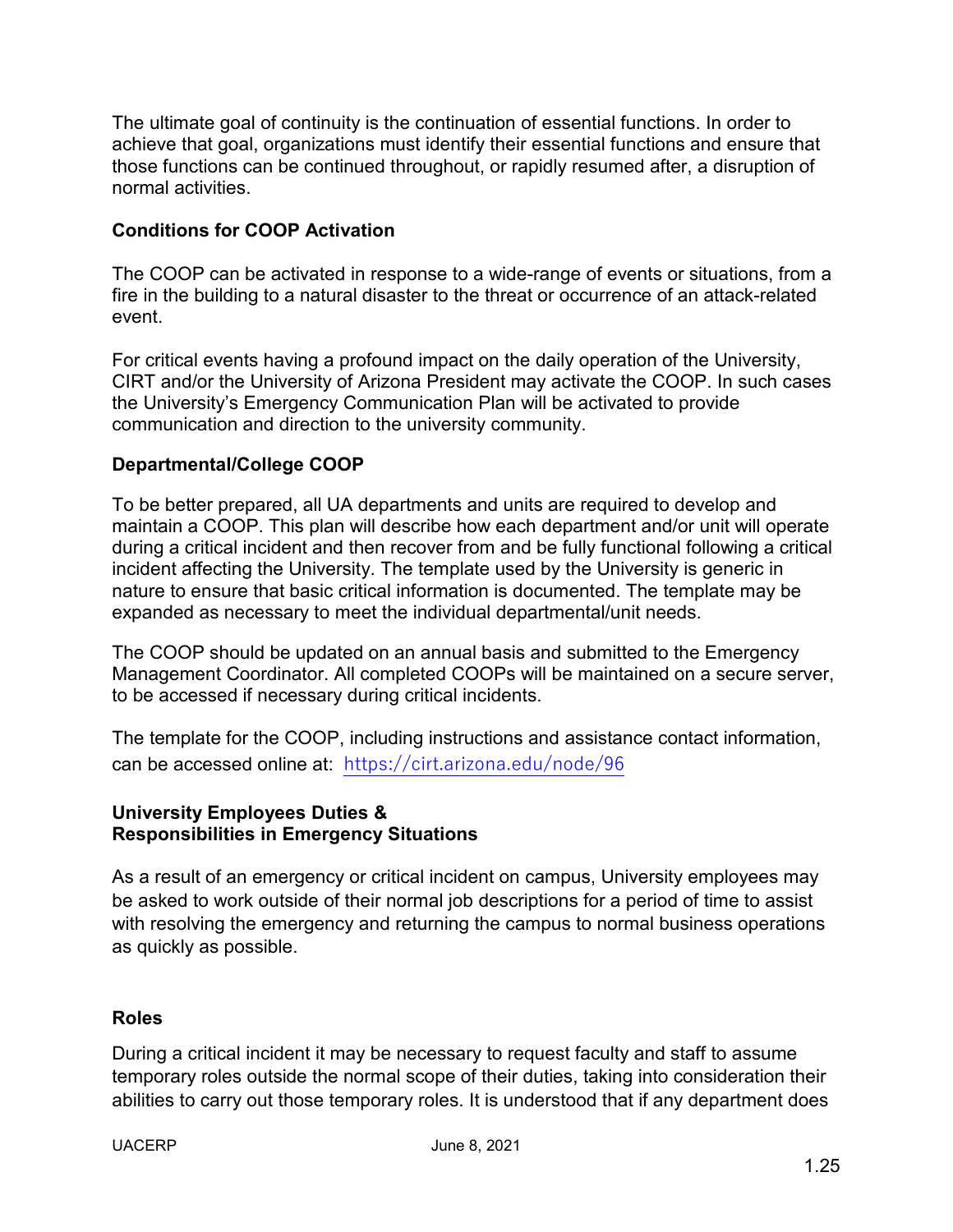not have specific roles for its personnel to carry out, then those personnel will automatically become part of a "pool" of reserve personnel to assist as assigned by those coordinating the specific emergency. The following University offices are expected to assume various roles, as outlined, in an effort to provide a coordinated response to an emergency.

| Academic Deans and Department Chairs         | Identify and resolve instructional and research issues.<br>Coordinate with Provost and necessary faculty  |
|----------------------------------------------|-----------------------------------------------------------------------------------------------------------|
|                                              | resources.                                                                                                |
| Athletics                                    | Coordinate use of McKale Center and/or other athletic<br>venues as staging areas, or other use facilities |
| <b>Athletic Trainers</b>                     | Assist with medial triage and first aid                                                                   |
| Bookstore                                    | Provide books and supplies                                                                                |
| <b>Bursar - CATCARD</b>                      | Create temporary identification credentials                                                               |
| Campus Health                                | Provide medical support and backup. Provide trauma                                                        |
|                                              | support by assisting in providing services to those with                                                  |
|                                              | minor injuries and coordinating with first aid services.                                                  |
|                                              | May be asked to assist/provide onsite medical triage and                                                  |
|                                              | assist with distribution of medications, and testing                                                      |
| <b>Campus Recreation Center</b>              | Coordinate the use of the Campus Recreation Center for                                                    |
|                                              | staging areas, mass clinic sites, temporary shelters, etc.                                                |
|                                              | Also provide support personnel and provide equipment to                                                   |
|                                              | help with response                                                                                        |
| <b>Counseling and Psychological Services</b> | Assist employees and students in coping with trauma.                                                      |
|                                              | Provide psychological intervention and support for                                                        |
|                                              | employees and students.                                                                                   |
| Dean of Students                             | Coordinate student notification and response; provide                                                     |
|                                              | student assistance; liaison with parents/family; provide<br>monitors for First amendment issues           |
| <b>Dining Services</b>                       | Coordinate dining services for dislocated personnel and                                                   |
|                                              | emergency workers                                                                                         |
| <b>Facilities Management</b>                 | Mitigate facility and grounds damages and restore to                                                      |
|                                              | functional level. Coordinate with outside providers                                                       |
|                                              | (Tucson Electric Power, Southwest Gas, Tucson Water,                                                      |
|                                              | etc.) Assist police with creating a safety perimeter at the                                               |
|                                              | site of the emergency. Assist with temporary quarters for                                                 |
|                                              | displaced units. Provide structural evaluations and repair                                                |
|                                              | estimates. Post signs and notices.                                                                        |
| <b>Global Initiatives</b>                    | Provide services for and facilitate communications with                                                   |
|                                              | international students/staff. Provides information with                                                   |
|                                              | respect to the international dimensions of an emergency.                                                  |
| Housing / Residence Life                     | Coordinate housing operations; assist with information                                                    |
|                                              | distribution; provide resources to assist with incident                                                   |
|                                              | mitigation                                                                                                |
| <b>Human Resources</b>                       | Provide guidance on employment issues; provide access                                                     |
|                                              | to employee information; and staffing procedures,                                                         |
| Parking and Transportation Services          | Provide transportation services as required. Coordinates                                                  |
|                                              | with City of Tucson on traffic plans, Assist UAPD with                                                    |
|                                              | perimeter and traffic control and related functions on                                                    |
|                                              |                                                                                                           |
|                                              | university property.                                                                                      |
| <b>Procurement and Contracting</b>           | Obtain emergency goods and services including pick-                                                       |
|                                              | up/delivery to site of emergency; Coordinate with<br>financial institutions on P-Card limits;             |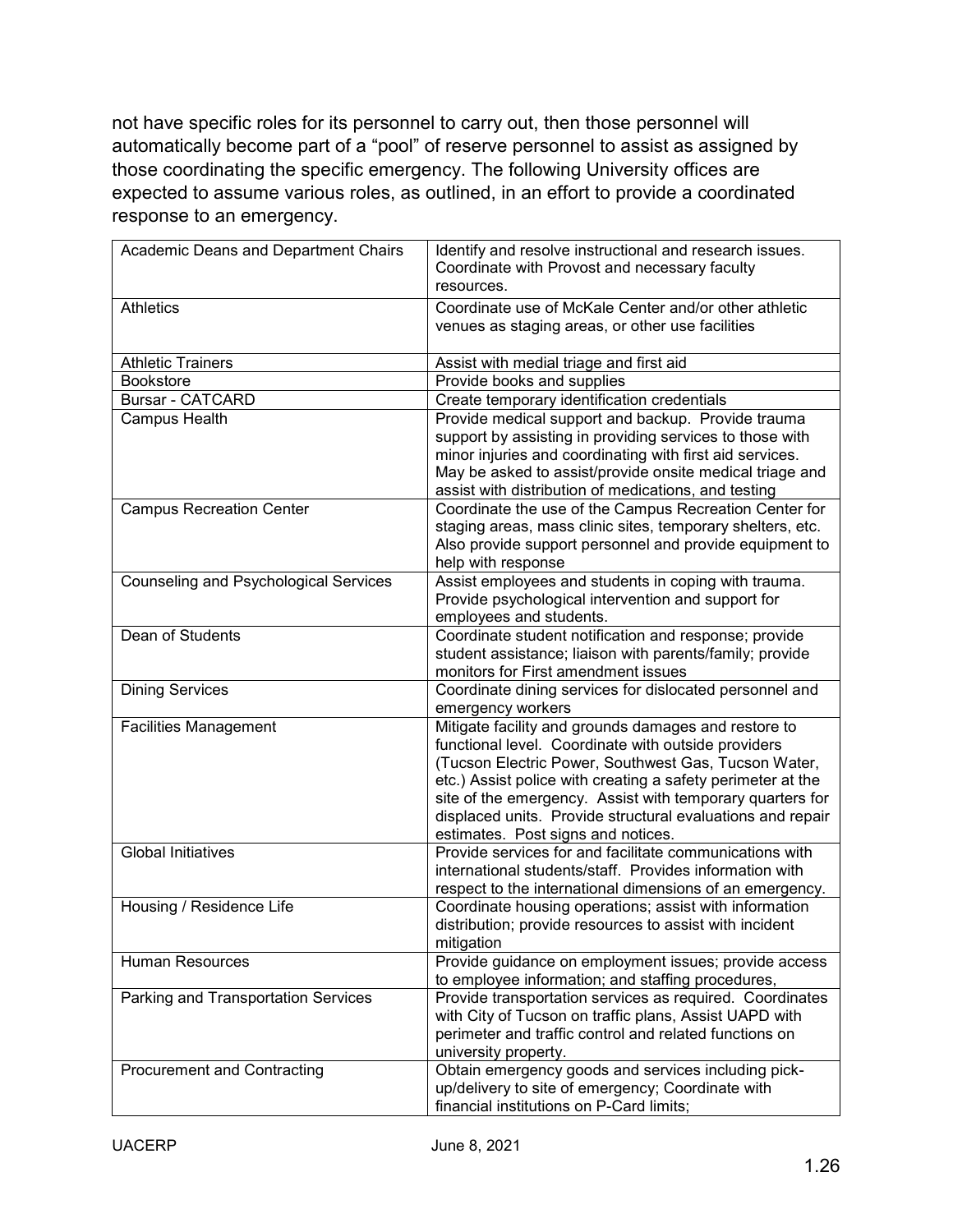| Research Innovation and Impact          | Provides experts and resources                           |
|-----------------------------------------|----------------------------------------------------------|
| Research Laboratory and Safety Services | Assist with information on laboratories and hazardous    |
|                                         | content; Provides assistance with radiation issues;      |
| <b>Risk Management Services</b>         | Identify cause and scope of loss, oversee implementation |
|                                         | of specific risk management plans, coordinate insurance  |
|                                         | link with state environmental authorities.               |
| University of Arizona Police Department | Provides all law enforcement and security services.      |
|                                         | Provides crowd control, assists with evacuation, site    |
|                                         | security, and mobile communications. Liaisons with other |
|                                         | law enforcement and public safety agencies.              |
| <b>University Communications</b>        | Provide media coordination, assist with emergency        |
|                                         | messaging, and serves as UA spokesperson.                |
| University Health Sciences: Medicine,   | Provides a variety of health and medical support         |
| Nursing, Pharmacy, Public Health,       | services.                                                |
| University Information and Technology   | Ensure network security and operations. Coordinates      |
|                                         | temporary telephone, fax, and computer hookups.          |
|                                         | Provide "broadcast" capability for email.                |
| Curriculum & Registration               | Reschedule classes and public events to include off-     |
|                                         | campus accommodations.                                   |

### **Essential Personnel**

Each unit within the University should identify key personnel who have been designated as critical to the operation of the unit, whose presence is required regardless of the existence of an emergency condition, and whose absence from duty could endanger the safety and well-being (operation) of the campus population and/or the University. Designations of employees can be changed to essential at any time depending on need.

### *Essential Personnel*

*Key personnel who are designated as critical and whose presence is required regardless of the situation.*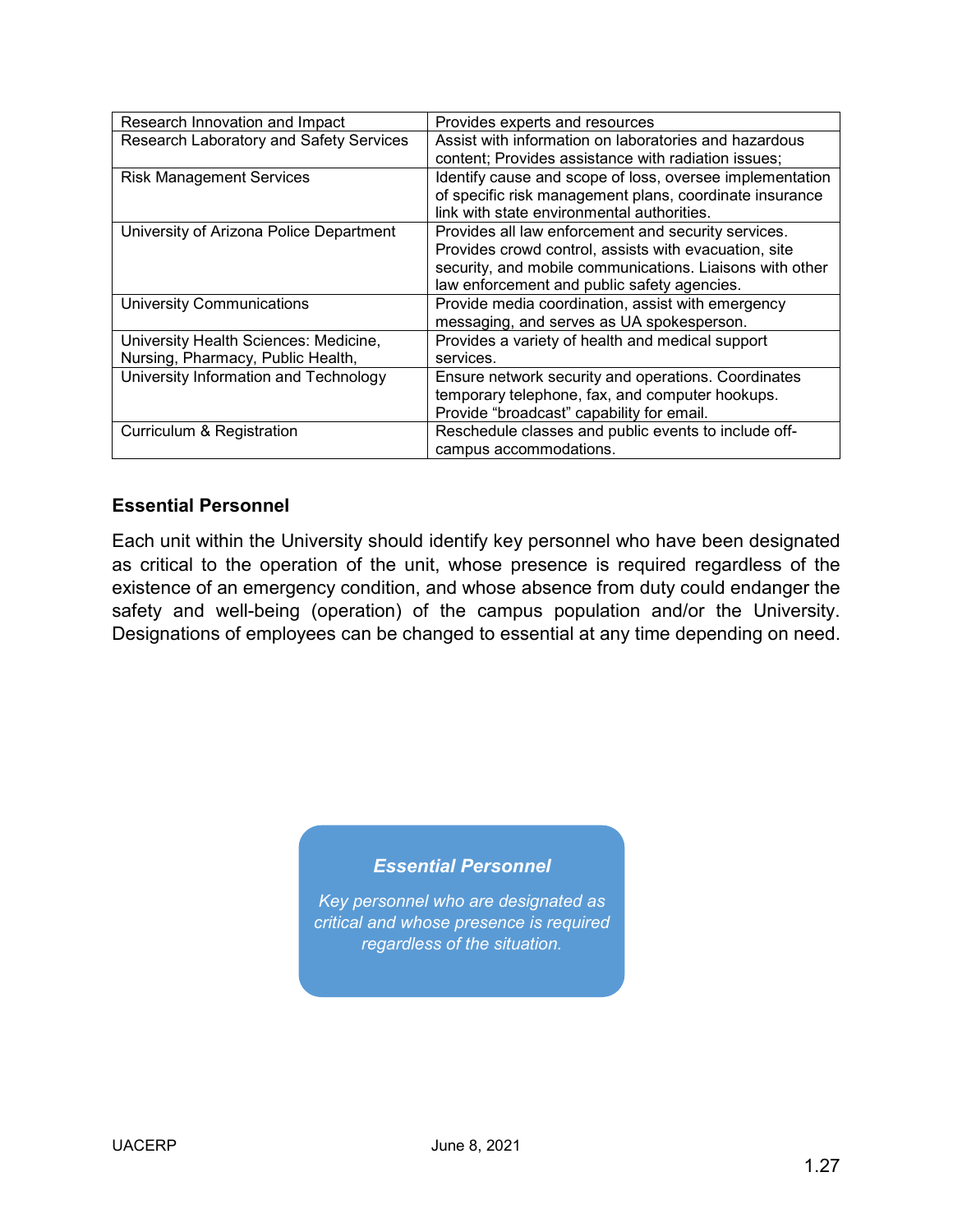**BUILDING MANAGERS -** The University has developed the Building Manager program to help first responders and university officials with planning, training, coordination, response, and recovery from critical incidents.

The individuals should be familiar with the building and the operations within the building are valuable resources for the first responders, Risk Management and Safety, Facilities Management, and other University personnel. The University of Arizona is committed to enhancing safety and emergency procedures in every building by appointing Building Managers for each building.

*Each building should have a designated Building manager and at least two identified back-up personnel who will serve in the absence of the primary Building Manager*

#### **Building Managers – Responsibilities Related to Critical Incidents**

- Serving as the contact for Facilities Management, UAPD/CIRT during emergency/critical incident situations at the building or on campus
- Developing emergency building plans for their respective buildings
- Keeping emergency building plans up to date and exercising the plan
- Attending annual or semi-annual training
- Coordinating with the units within the building
- Coordinating with first responders and building personnel during critical incidents
- Responding to campus during non-work hours to assist as necessary

### **Building Manager Vests**

Each Building Manager will be issued a University "Emergency Coordinator" vest that will be worn during evacuations of buildings, during times of critical incidents within a building, or when directed by CIRT. These vests will help first responders identify individuals who have specific knowledge about the building and will also assist building occupants in identifying the Building Manager, who will assist them with information.

*Building Managers should have a good working knowledge of the operations within their respective buildings with access to as much of their buildings as possible.*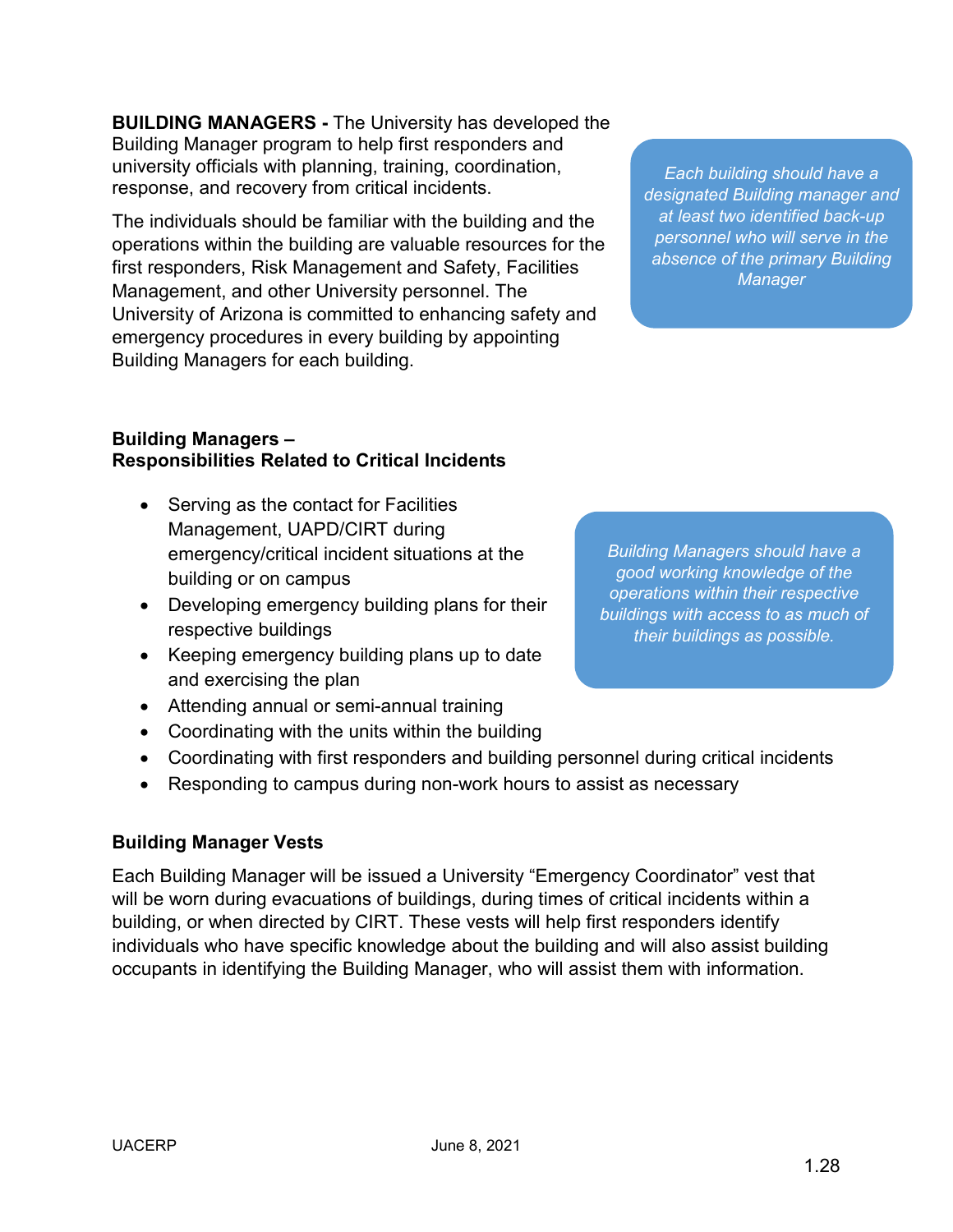### **OUTSIDE RESOURCES**

#### **Pima County Office of Emergency Management (PCOEM)**

When needed, the Incident Commander or CIRT may coordinate University efforts with the Pima County Office of Emergency Management.

If the incident is so complex that it cannot be handled by local resources, the President of the University of Arizona will confer with the Pima County Office of Emergency Management, the Mayor of Tucson, and if *When the UAEOC is activated, the Pima County Office of Emergency Operations (PCOEM) should be notified.*

necessary, the Governor of Arizona, and may request disaster assistance. If the incident is beyond the capabilities of state resources, the Governor may request federal assistance from the President of the United States. If approved by the President of the United States, the Federal Emergency Management Agency (FEMA) will provide assistance.

#### **Other Governmental Agencies**

The following governmental agencies will be instrumental in providing assistance to the University during a disaster. External assistance may be required if the ability to successfully respond to an emergency exceeds the capability of the University of Arizona.

Tucson City Government

- Tucson Police Department
- Tucson Fire Department
- Office of the Mayor: 520.791.4201
- Office of the City Manager: 520.791.4204

Pima County Government

- Pima County Sheriff
- Board of Supervisors Chair: 520.740.8126
- County Manager: 520.740.8126
- Office of Emergency Management: 520.798.0600

State of Arizona

- Office of the Governor: 602.542.4331
- Arizona Board of Regents: 602.229.2500
- Arizona State University Police Department: 480.965.3456
- Northern Arizona University Police Department: 928.523.3611
- Arizona Department of Administration: 602.542.1500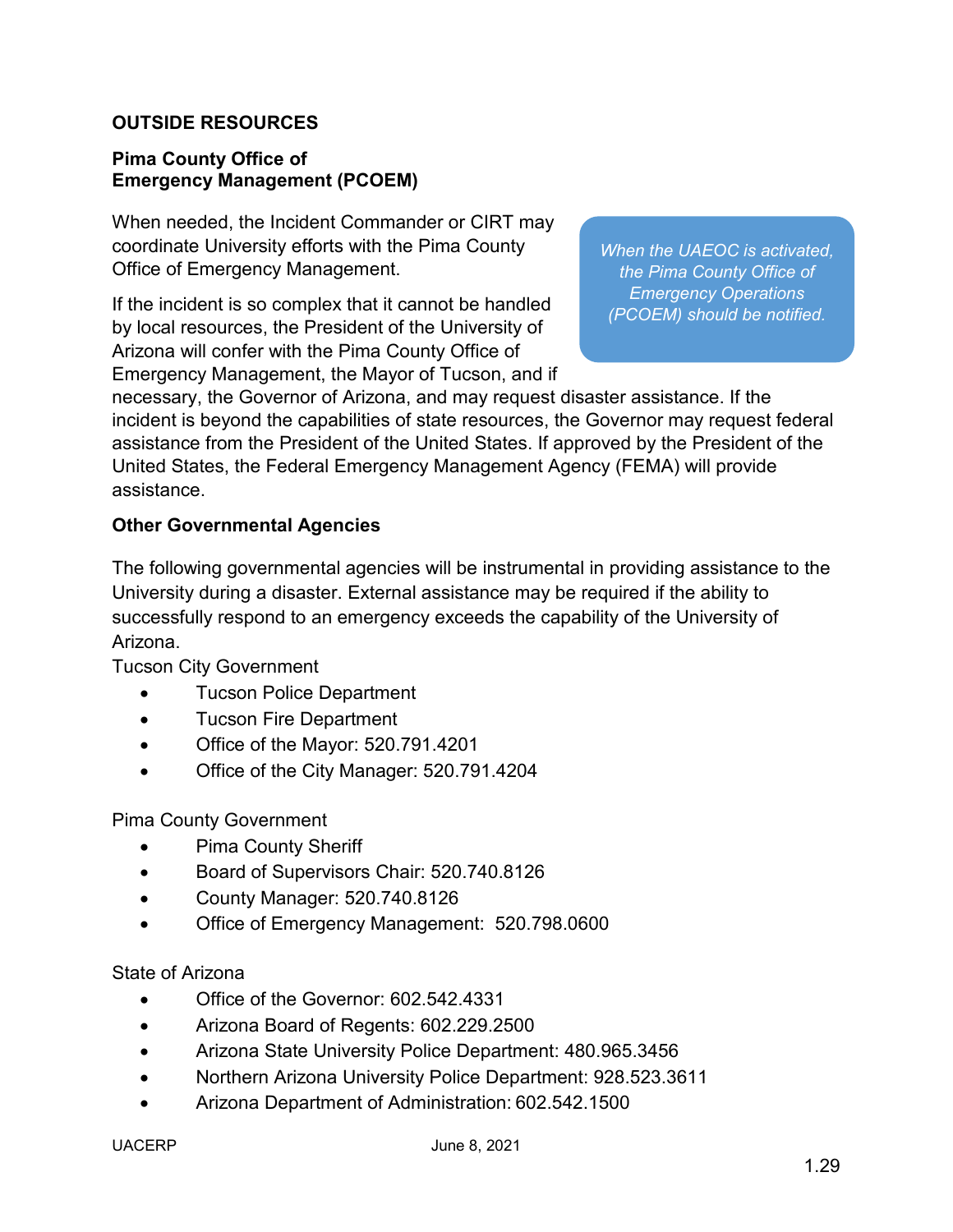- Arizona Department of Emergency and Military Affairs: 602.464.6203
- Arizona Department of Homeland Security: 602.542.7013

### **FEMA Five-Step Problem Solving Model**

Several different decision-making/problem-solving models are available for use in critical incidents or human-made or natural disaster. The FEMA five-step model is widely used in the emergency management community and has proven effective in a variety of situations. When using this model, each step may be completed quickly, but every step must be considered. It is not necessary to document each step, but it is important to think through every step. CIRT will use this model during activation.

### *Step One: Identify the problem*

Action: Delineating the problem parameters

Consideration:

• *What is not happening?*

• *What is at stake?*

• *Who is involved?*

### *Step Two: Explore Alternatives*

Action: Techniques for generating alternatives

Consideration:

- *Brainstorming*
- *Surveys*
- *Discussion groups*

Action: Identify constraints, questions to ask

Consideration:

Do any of the following factors serve as a limitation on this solution?

- *Incomplete or inaccurate information*
- *Technical (limited equipment or technology)*
- *Political (legal*
- *restrictions or ordinances)*
- *Economic (cost or capital restrictions)*
- *Social (restrictions imposed by organized groups with special interests)*
- *Human resources (limited ability of relevant people to understand or initiate certain actions*

Time (requirements that a solution be found within a prescribes time period, thereby eliminating consideration of long-range solutions)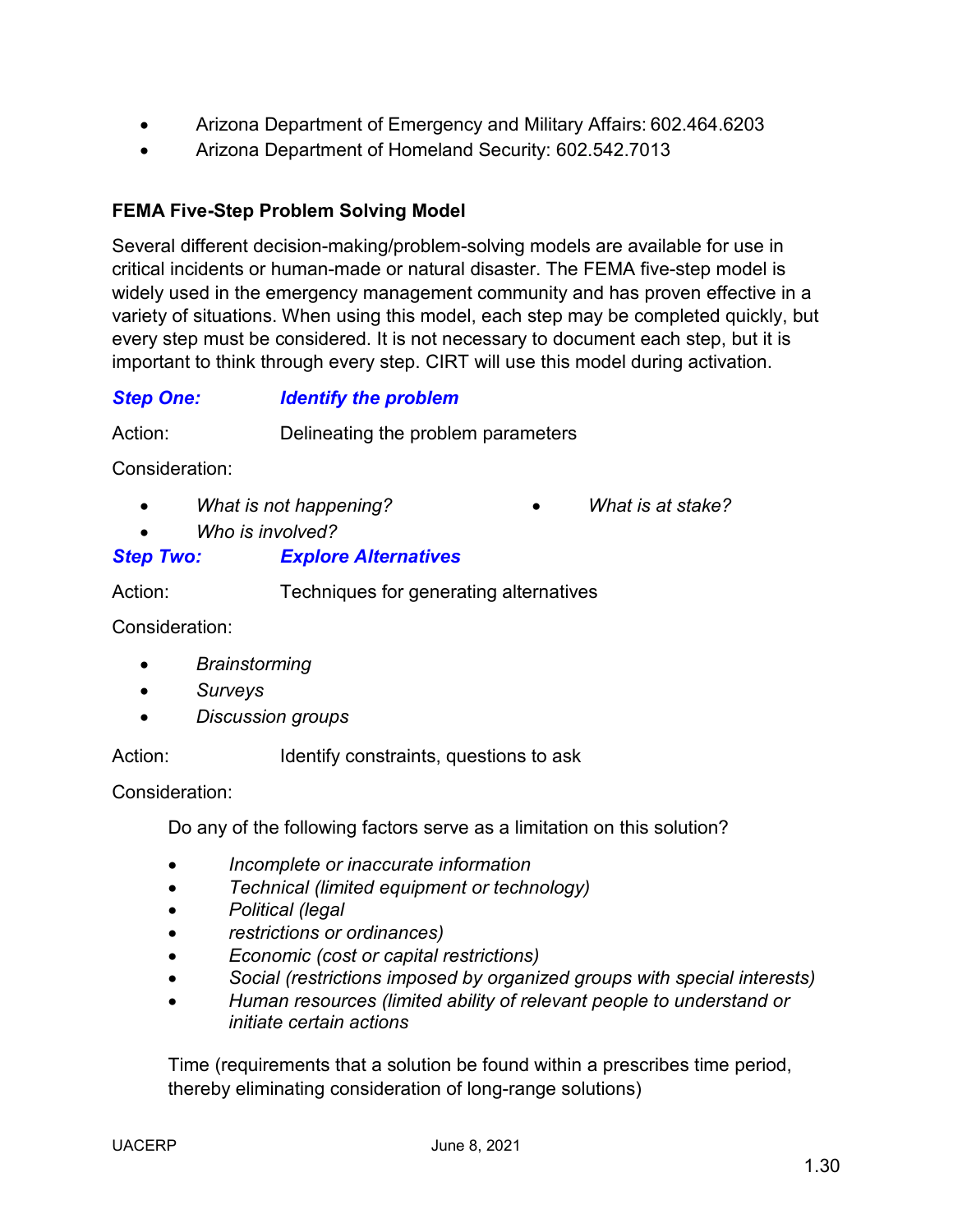Action: Determine appropriateness

Consideration:

- *Does this solution fit the circumstances?*
- Action: **Verify Adequately**

Consideration:

• *Will this option make enough of a difference to be worth doing?*

Action: Evaluate effectiveness

Consideration:

- *Will this option meet the objective?*
- Action: Evaluate efficiency

Consideration:

• *What is the cost/benefit ratio of this option?*

Action: Determine side effects

Consideration:

• *What are the ramifications of this option?*

### *Step 3: Select an alternative (Select one of the alternatives from Step 2)*

Action: Factors affecting decision-making

Consideration:

- *Operational factors*
- *Safety factors*
- *Financial factors*

### *Step 4: Implement solutions*

Action: Determine SMART objectives

Consideration:

- *Specific*
- *Measurable*
- *Action-oriented*
- *Realistic*
- *Time-sensitive*
- *Environmental*
- *Political factors*
	- *considerations*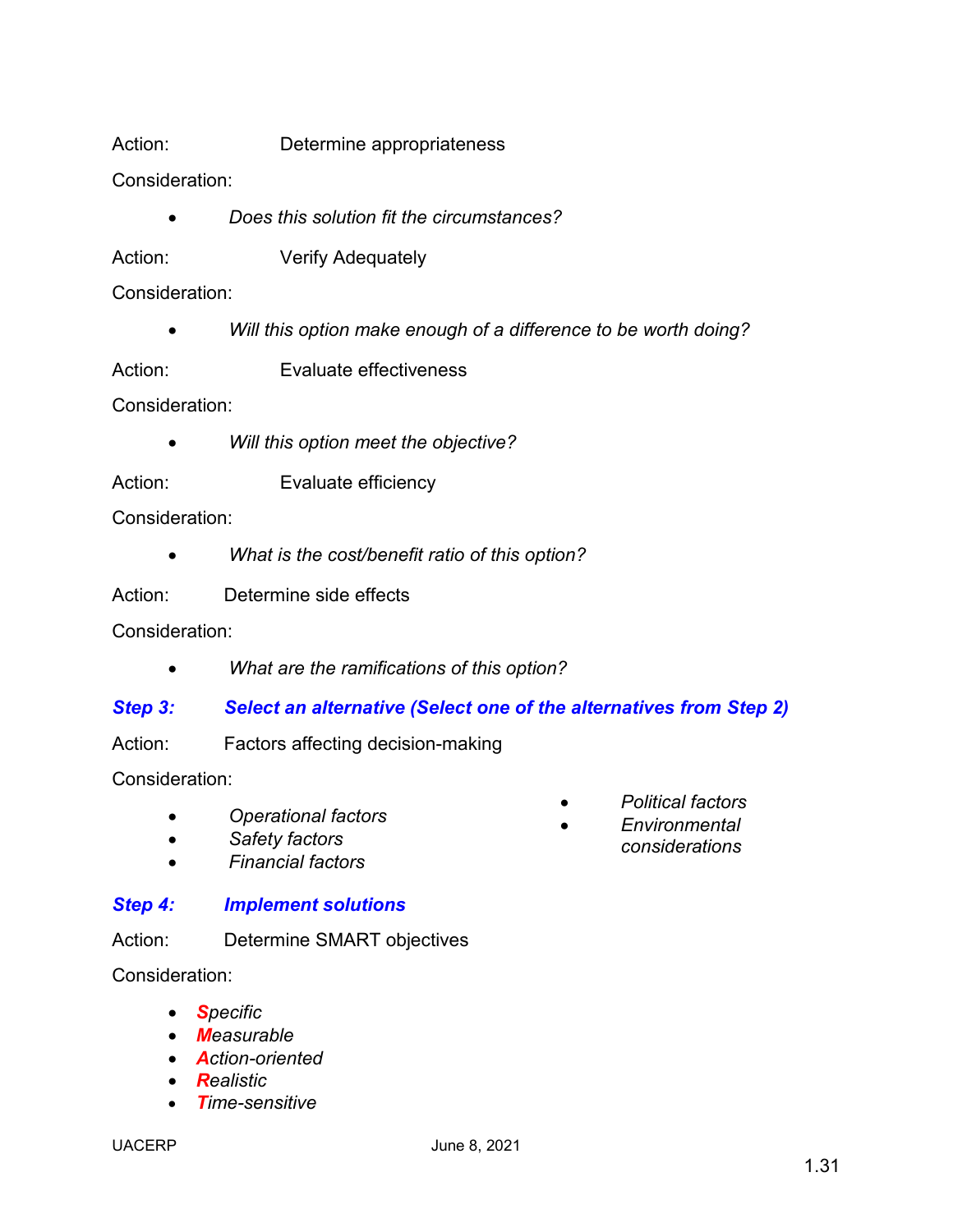Action: Develop an Incident Action Plan (IAP)

Consideration:

- *Articulate who has to do what*
- *With what resources*

Action: Identify needed resources

Action: Build the plan

Action: Implement the plan

### *Step 5: Evaluate the situation*

### Action: Monitoring the progress

Consideration:

- *Has the situation changed?*
- *Are more or fewer resources required?*
- *By what time*
	- *Toward a defined goal*
	- *Identify who must know about the decision*

- *Is a different alternate solution required?*
	- *Monitoring the success and results is an on-going process necessary to finetune a course of action*

Action: Evaluating the results

Consideration:

- *How will we know if the proposed decision worked?*
- *Is it measurable?*
- *If yes, how?*
- *Does the decision and action plan make use of existing channel of communication to generate feedback?*
- *Will the feedback be sufficient to reflect changing and conditions that might create the need to modify the plan?*
- *Will the feedback test the effectiveness of the decision?*
- *Will the feedback be sufficient to reflect changing circumstances?*
- *Is the solution achieving its purpose?*